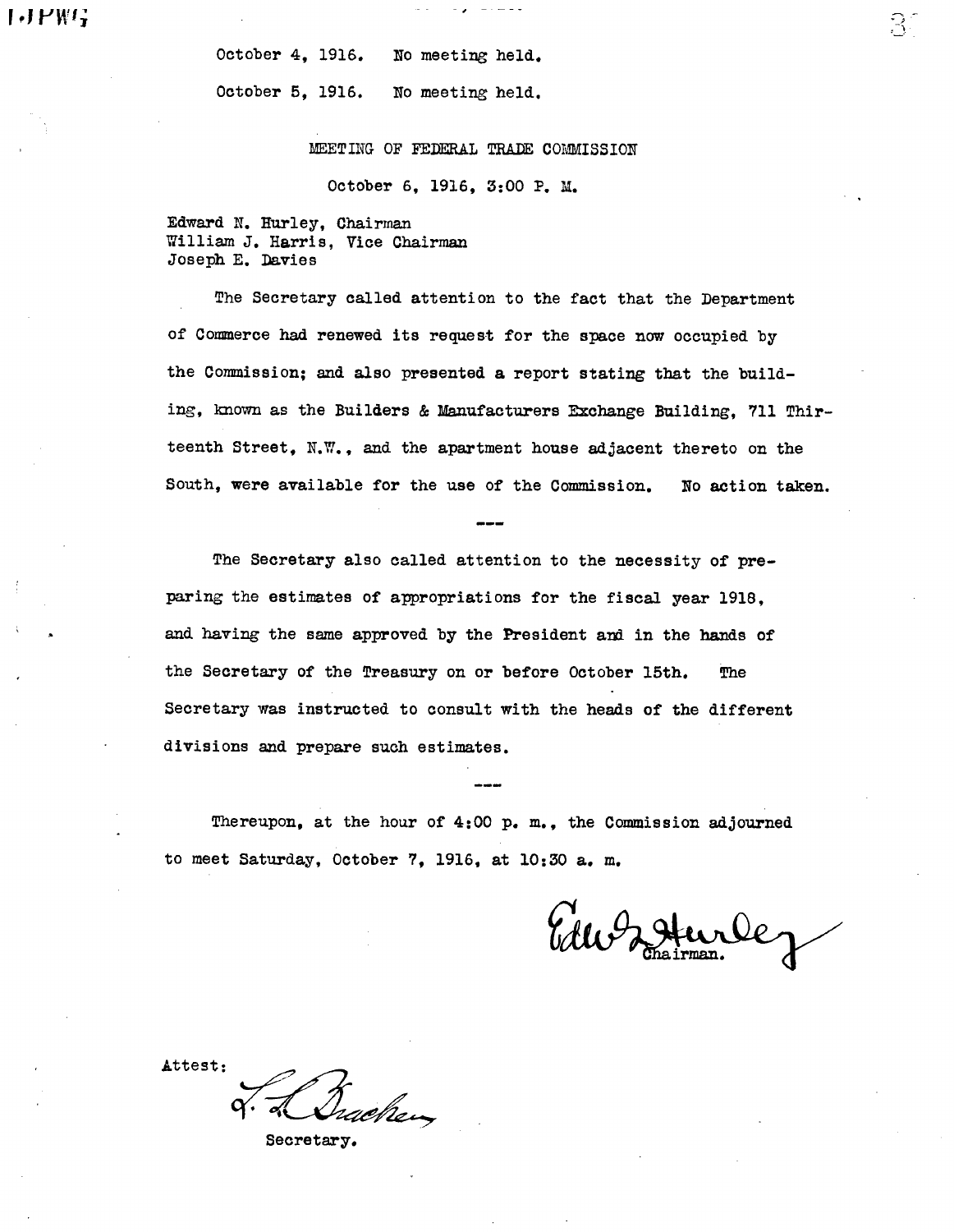$\Delta\phi$  ,  $\phi$ 

October 7, 1916. No meeting held. October 8, 1916. Sunday. October 9, 1916. No meeting held. October 10, 1916. No meeting held. October 11, 1916. No meeting held. October 12, 1916. No meeting held. October 13, 1916. No meeting held. October 14, 1916. No meeting held. October 15, 1916. Sunday.

MEETING OF FEDERAL TRADE COMMISSION

October 16, 1916, 3:30 P. M.

William J. Harris, Acting Chairman Joseph E. Davies Will H. Parry

Secretary.

The following resolution, offered by Mr. Parry, was unanimously

adopted:

WHEREAS, Certain employees of the Commission desire to go home to vote on November 7th next, and while there may be official business that might be incidentally attended to on such a trip, or public business so arranged as to make the prevate matter incidental thereto, it is the sense of the Commission that such procedure is subject to grave criticism.

THREFORE. BE IT RESOLVED: That the Secretary of the Commission is hereby directed to grant such necessary and allowable annual leave to all employees who desire to vote on November 7th as may be required to visit their respective voting places and return to Washington and not to permit the same to be any part of a trip made on official business.

Thereupon, at the hour of 4:00 p. m., the Commission adjourned to meet Tuesday, October 17, at 10:30 a. m.

ting Chairman.

Attest: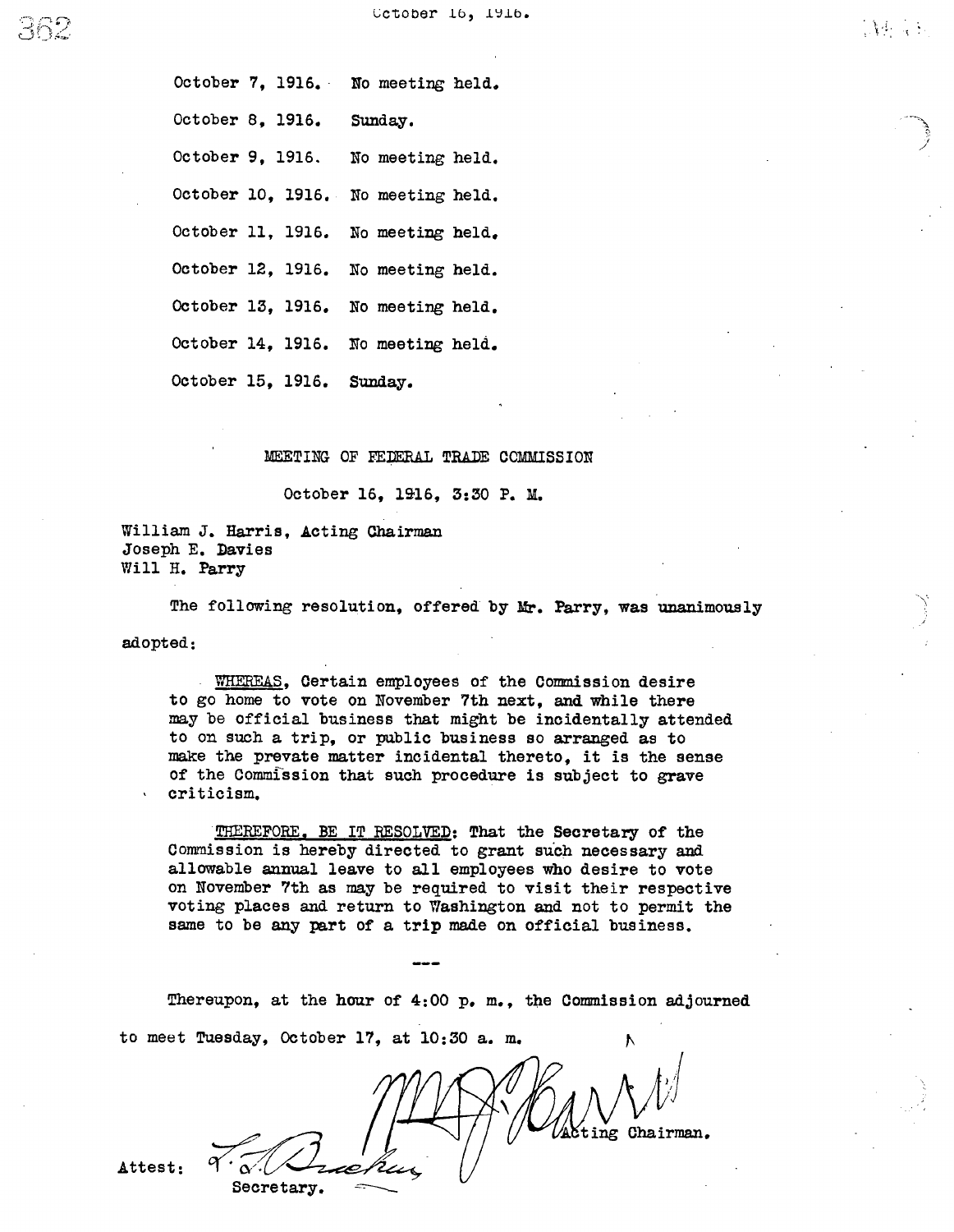r  $PW$ 'i  $36$ 

#### MEETING OF FEDERAL TRADE COMMISSION

October 17, 1916, 11:00 A. M.

William J. Harris, Acting Chairman Joseph E. Davies Will H. Parry

The report of the Secretary, in reference to the availability of the Builders & Manufacturers Exchange Building, and the apartment house adjacent thereto on the South, was considered, and the following resolution adopted:

ORDERED: That a temporary Board consisting of the Secretary of the Commission, the Chairman of the Advisory Economic Board, the Chairman of the Law Board of Review, the Acting Solicitor, and the Chief of the Division of Mails and Files be directed to forthwith prepare tentative plans for the arrangement of rooms and specifications for such changes as may be necessary to make available for use by the Commission of the buildings known as Builders Exchange and the five-story apatment house adjacent thereto on the South, on Thirteenth Street, Northwest, between G and H Streets, and to report the same to the Commission, together with definite statements as to the basis of anual rentals of said buildings.

(a.) For the unexpired portion Of the current fiscal year, including such costs of changes and furnishings as the owners of the building will not provide without reimbursement and which may properly be included in the rental arrangement for the current fiscal year; and

(b) Basis of rental option for succeeding fiscal years.

The Board is authori zed to secure the advice of Government archi tects of the Treasury Department to the end that plans and specifications may be attached to forms of lease or leases to be submitted for the consideration of the Commission.

The Board is also directed to make approximate estimates of the cost of moving, including such new furniture and fixtures as may not be properly included in the current year's rental.

It is the intent of this order that the Board hereby created shall have full power to conduct preliminary negotiations for leases and to make plans as above indicated or as in its judgment may be deemed advisable and to submit the same to the Commission in form for final action.

 $\Delta \sim 10^{11}$  km s  $^{-1}$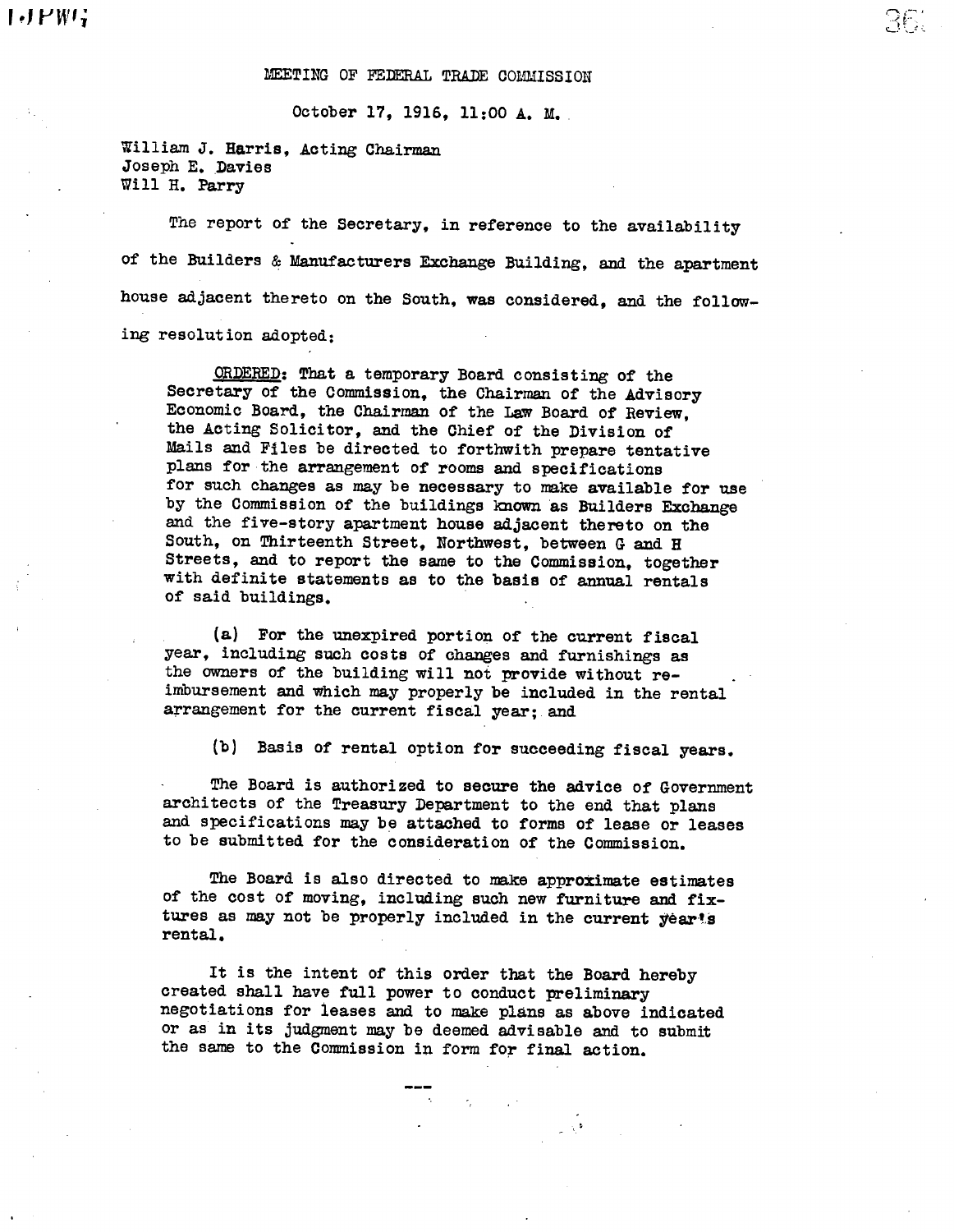The following resolution was unanimously adopted:

ORDERED: That until otherwise directed all three members of the Advisory Economic Board shal be ex-officio members of the Joint Board of Review.

Thereupon, at the hour of  $12:30$  p. m., the Commission adjourned to meet Wednesday, October 16, 1916, at 10:30 a. m.

Acting Chairman.

Attest:

chur Secretary.

October 18, 1916. No meeting held. October 19, 1916. No meeting held.

MEETING OF FEDERAL TRADE COMMISSION

October 20, 1916, 3:30 p. m.

William J. Harris, Acting Chairman Joseph E. Davies Will H. Parry

A letter from Secretary Redfield, together with a copy of letter to him from Dr. Pratt, (8l46-4-l) cri ticising the Commission's Report on Cooperation in American Export Trade, was presented, considered, and after discussion the members of the Advisory Economic Board, together with Messrs. Morrow and Durand, were called into the room, and after discussion it was unanimously agreed that the Advisory Economic Board, together with Messrs. Morrow and Duand, should confer with Dr. Pratt and his associates, with the view of having such report conform, if possible, to the suggestions of the Secretary.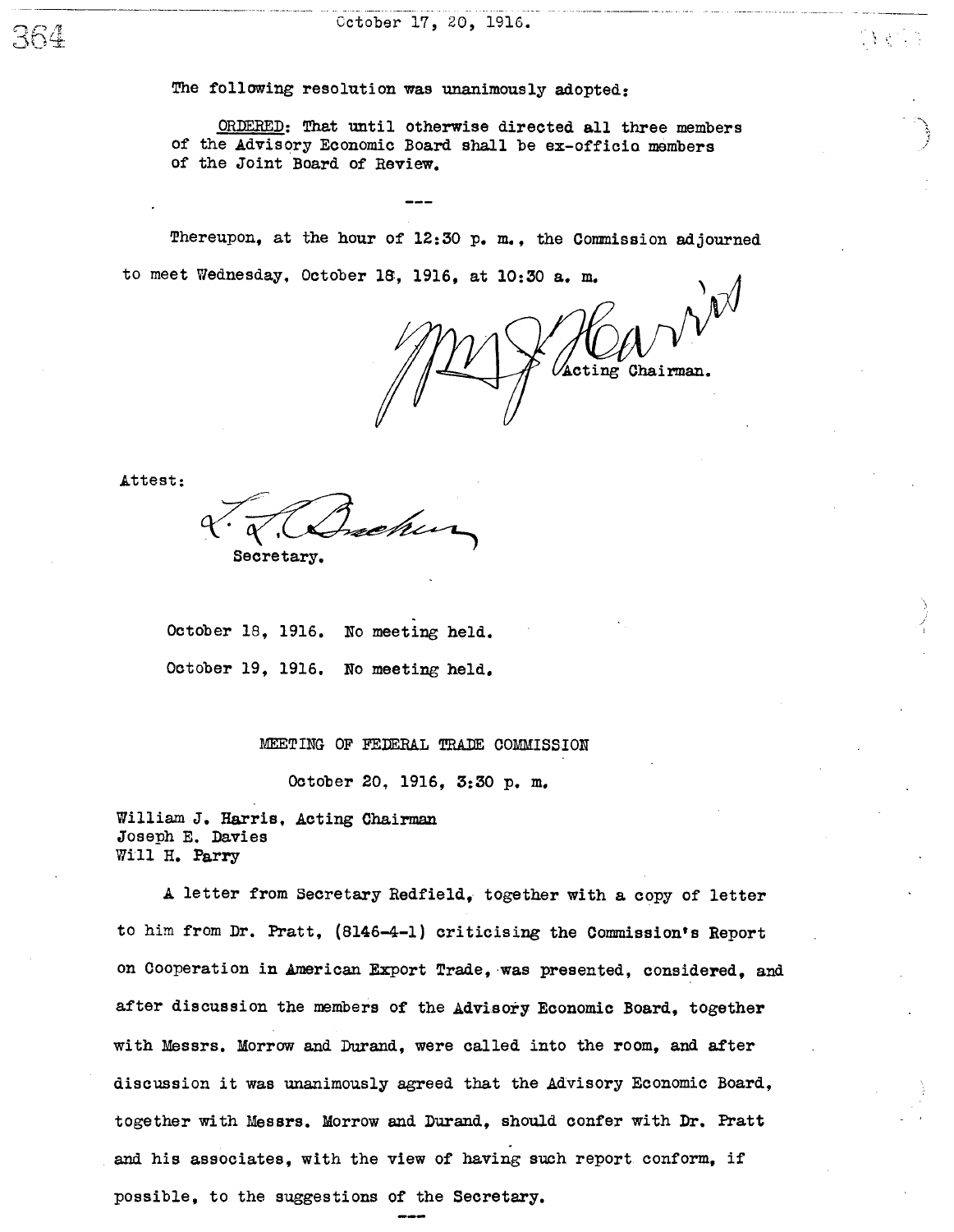$J \, P \, W \, G$ 

Mr. Gilbert H. Montague, attorney for the Standard Oil Company of New Jersey, appeared, and discussed certain questions involved in the Commission's investigation of gasoline prices. Messrs. Walker, Haney, Gordon, Walsh, McDonald and Carroll were present at the hearing.

Mr. Davies presented a report, in re case of the Federal Trade Commission v. A. Theo. Abbott & Co. (Docket No. 2), recommending the final dismissal of the same, which, after discussion, was approved. and the case disposed of by consent finding and order.

Thereupon, at the hour of 6:00 p. m., the Commission adjourned to meet Saturday, October 21, 1916, at 10:30 a. m.

Acting Chairman.

 $\operatorname{Hoh}$ 

Attest:

secretary.

October 21, 19l6. No meeting held. October 22, 1916. Sunday. October 23, 19l6. No meeting held. October 24. 1916. No meeting held.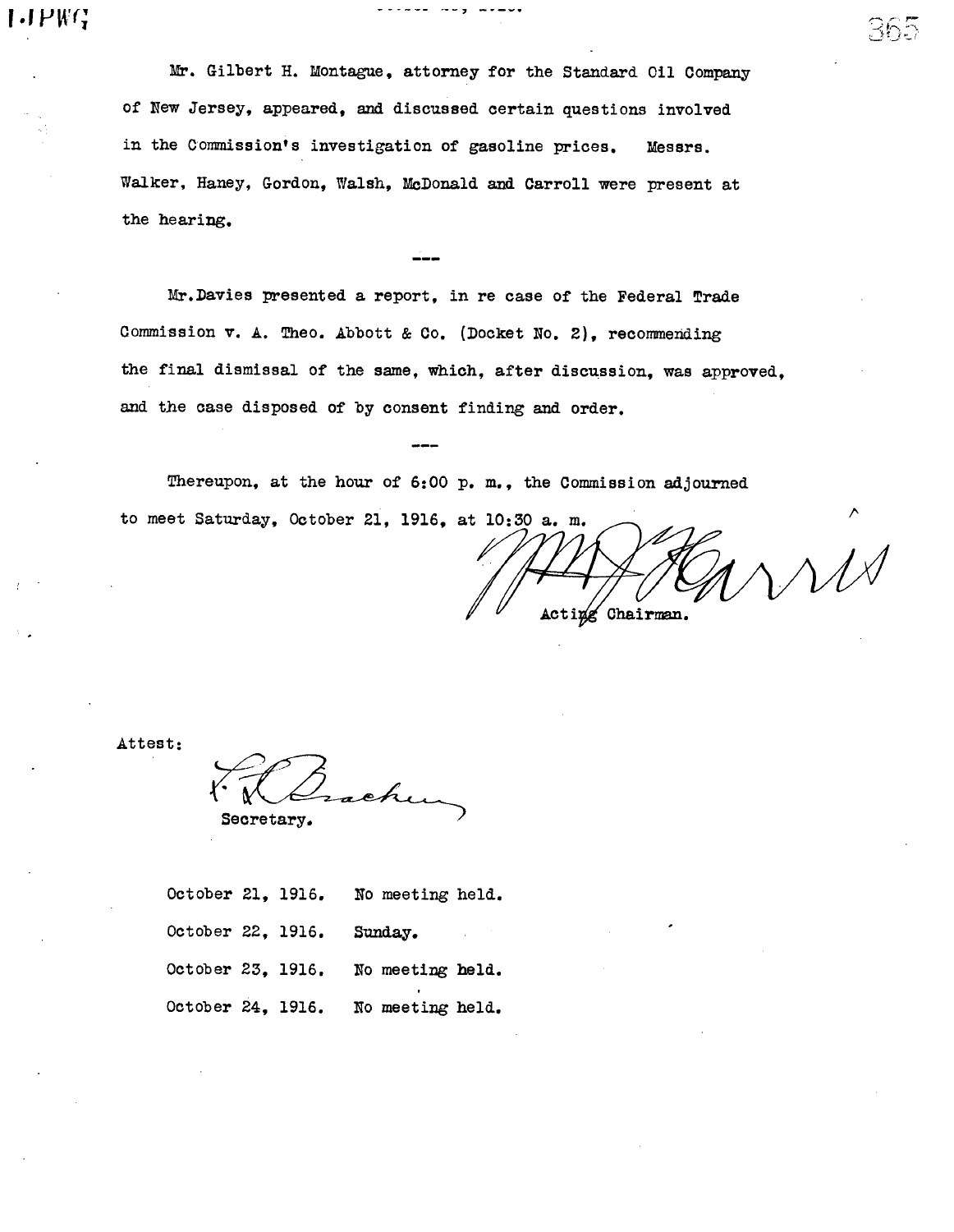### MEETING OF FEDERAL TRADE COMMISSION

October 25, 19l6, 11:00 A. M.

William J. Harris, Acting Chairman Joseph E. Davies Will H. Parry

The Secretary presented a letter prepaed by the Advisory Economic Board to Secretary Redfield, advising him that the Commission had availed itself of the suggestions contained in his letter of October 18th, in regard to the Commission's report on Cooperation in American Export Trade. Letter approved, and the Secretary directed to sign such letter and forward same to Secretary Redfield.

At 12:00 Noon a recess was taken until 4:00 p. m.

William J. Harris, Acting Chairman Joseph E. Davies Will H. Parry

The Commission reassembled at the hour of  $4:00$  p. m.

The Advisory Economic Board, together with Dr. Merchant. were called into a conference, and the Commission's investigation into the news-print paper industry was fully discussed.

Thereupon, at the hour of  $5:30$  p. m., the Commission adjourned to meet Thursday, October 26, 1916, at 10:30 a. m.

ng Chai

Attest: achui

Secretary.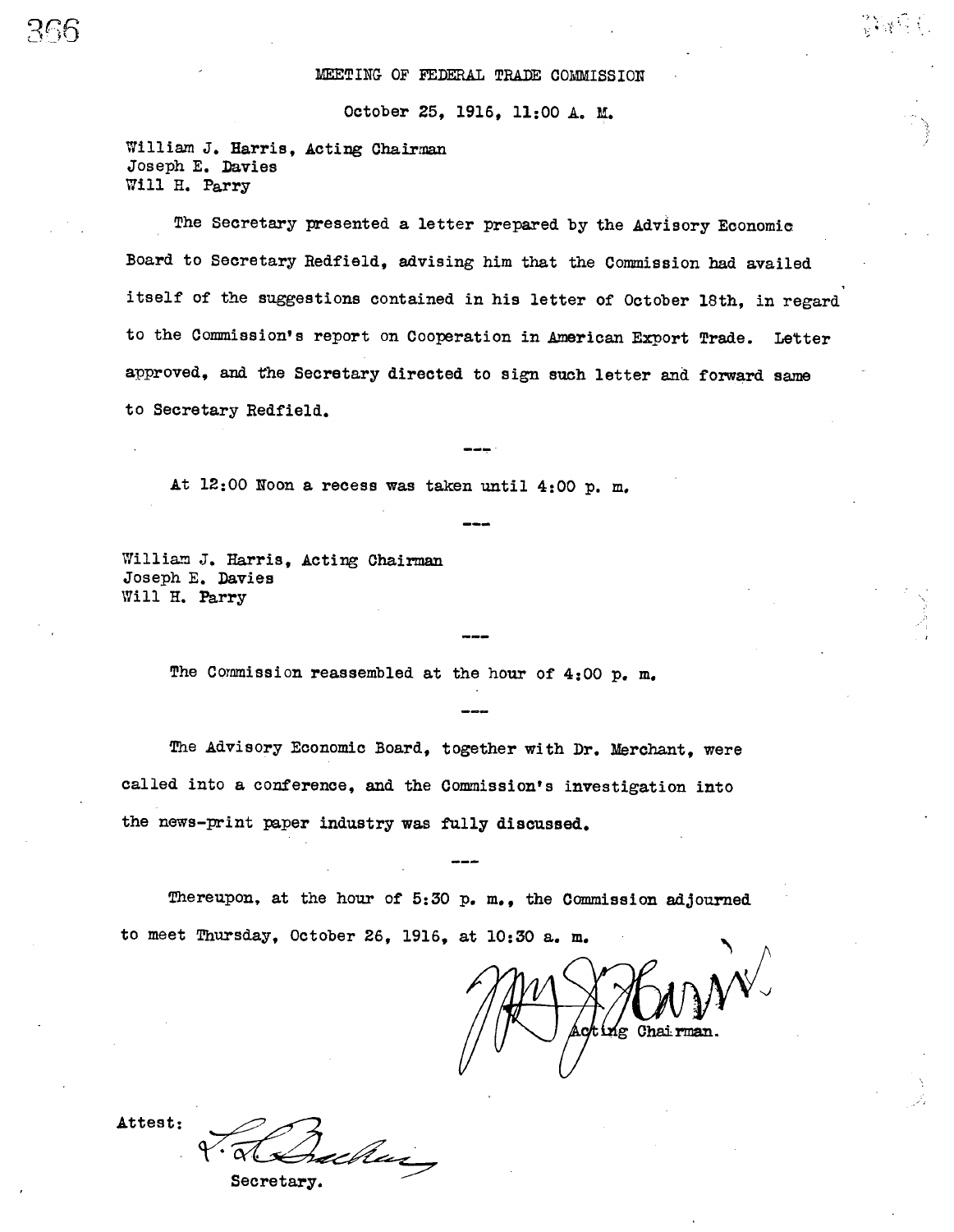## MEETING OF FEDERAL TRADE COMMISSION

## October 26, 19l6, 10:00 A. M.

William J. Harris, Acting Chairman Joseph E. Davies Will H. Parry

It was moved by Mr. Parry, and seconded by Mr. Davies. that the Advisory Economic Board prepare a statement for publicity covering the present status of the news-print paper investigation, including a statement of facts in reference to the cost of the manufacture of paper, etc. Motion carried.

Letter from Mr. Timothy T. Ansberry, dated October 16, (File 8508-584-1) asking for a hearing on the report of the Commission on the news-print paper industry, was presented. It was agreed that before such report is issued a public hearing would be held, at which the paper manufacturers, and publishers, would be requested to appear, and testify.

A letter from Congressma M. E. Burke, calling attention to the prospective shortage of coal in Wisconsin and other Northwestern States, on account of the alleged lack of cars, was presented, and after discussion it was unanimously agreed that inasmuch as this matter is being investigated by the Interstate Commerce Commission, a conference be held with that Commission, and that the Secretary arrange for such conference.

. The following resolutions were unanimously adopted:

WHEREAS, The nature of the work of the Commission has rendered inadequate the present system of cost accounting, and

WHEREAS, An accurate knowledge of the cost of carrying on the work of the Commission is essential to its efficient management,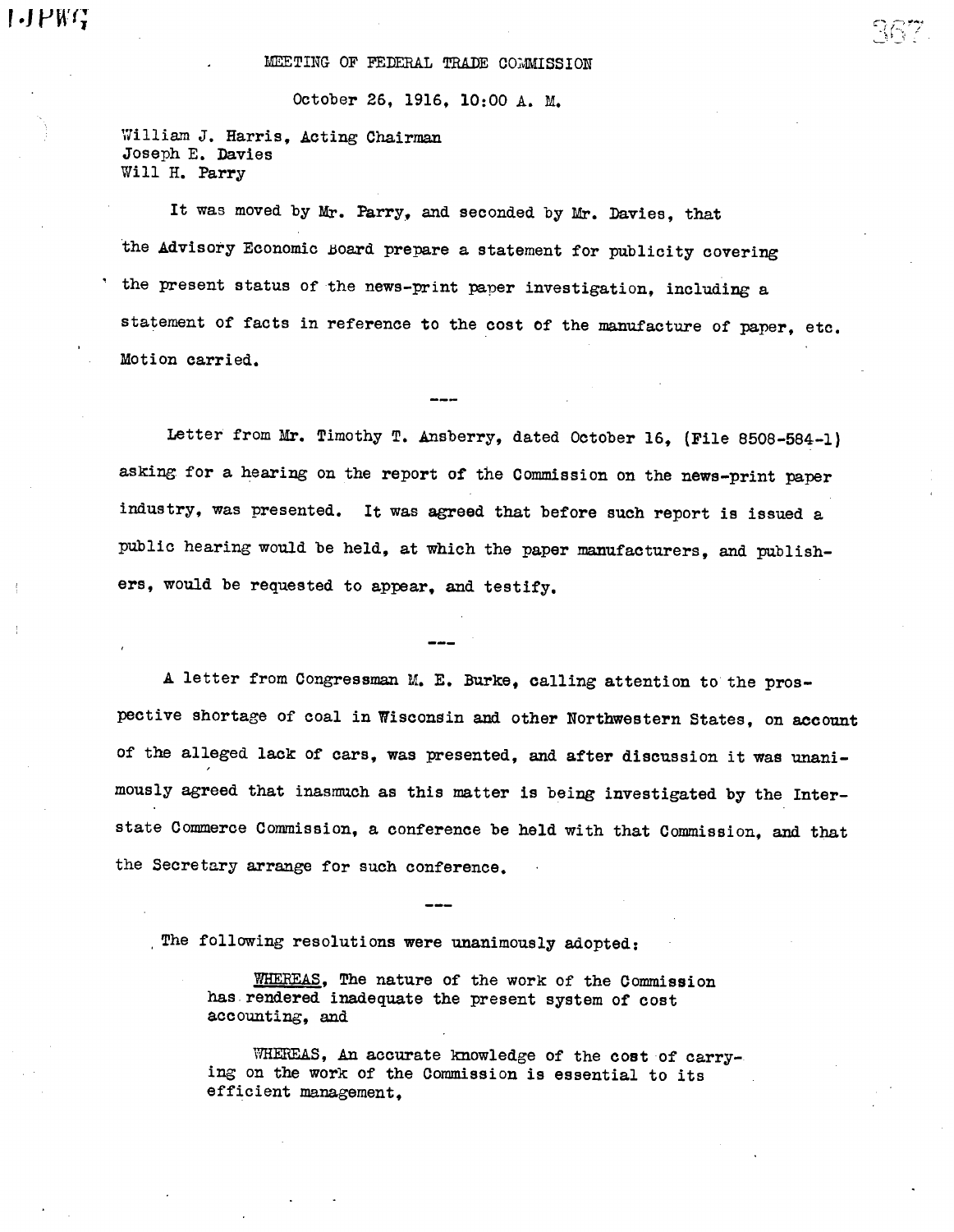WHEREAS, An accurate report of the work done by each employee is essential to any adequate cost system,

RESOLVED: That from and after November 1st, every employee of the Commission, except the Secretary, and such employees as may be excepted by him, shall turn in daily a report of his work on the forms and in the manner prescribed by the Secretary.

Thereupon, at the hour of 12:00 Noon, the Commission adjourned to meet Friday, October 27, 19l6, at 10: 30 a. m.

ing Chairman

Attest:

Secretary.

| October 27, 1916.         | No meeting held.                   |
|---------------------------|------------------------------------|
|                           | October 28, 1916. No meeting held. |
| October 29, 1916. Sunday. |                                    |
| October 30, 1916.         | No meeting held.                   |
| October 31, 1916.         | No meeting held.                   |
| November 1, 1916.         | No meeting held.                   |
| November 2, 1916.         | No meeting held.                   |
| November 3, 1916.         | No meeting held.                   |
|                           | November 4, 1916. No meeting held. |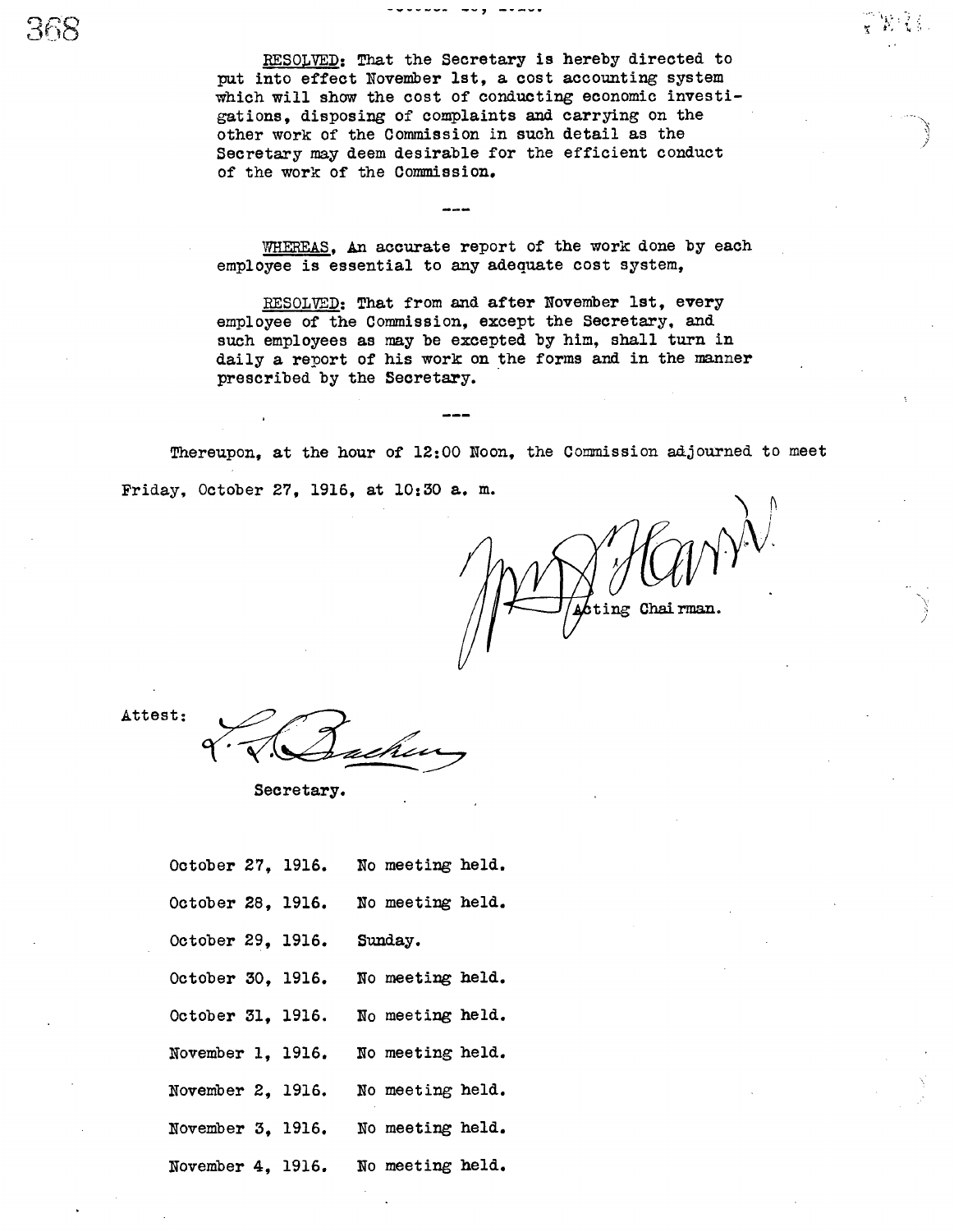# $I$ .  $P$ W $C$

| November 5, 1916. Sunday.  |  |                                     |
|----------------------------|--|-------------------------------------|
| November 6, 1916.          |  | No meeting held.                    |
| November 7, 1916.          |  | No meeting held.                    |
| November 8, 1916.          |  | No meeting held.                    |
| November 9, 1916.          |  | No meeting held.                    |
| November 10, 1916.         |  | No meeting held.                    |
| November 11, 1916.         |  | No meeting held.                    |
| November 12, 1916. Sunday. |  |                                     |
| November 13, 1916.         |  | No meeting held.                    |
| November 14, 1916.         |  | No meeting held.                    |
| November 15, 1916.         |  | No meeting held.                    |
| November 16, 1916.         |  | No meeting held.                    |
|                            |  | November 17, 1916. No meeting held. |
|                            |  | November 18, 1916. No meeting held. |
| November 19, 1916. Sunday. |  |                                     |

MEETING OF FEDERAL TRADE COMMISSION

November 20, 1916, 11:00 A. M.

Edward N. Hurley, Chairma William J. Harris. Vice Chairman Joseph E. Davies Will H. Parry

The following resolution, in reference to granting Henry Rees and Edgar H. Gerber, clerks of the Commission, and now serving in the U.S. Army, annual leave, was unanimously adopted:

> WHEREAS, Henry Rees and Edgar H. Gerber, clerks in the Commission at \$900 per annum each, were mustered into the United States Service as second lieutenants of infantry on June 28, 1916, and

WHEREAS, the full thirty days annual leave with pay could not be granted them at that time by reason of the' construction placed upon Section 6 of the Act of May 10, 1916, by the Comptroller of the Treasury, said section prohibiting the payment of two salaries when the combined amount exceeds \$2,000.00 per annum, and each of their compined salaries did exceed such a sum, and

WHEREAS, a proviso in the later act of August 29, 1916 (Public No. 241, page 30) provides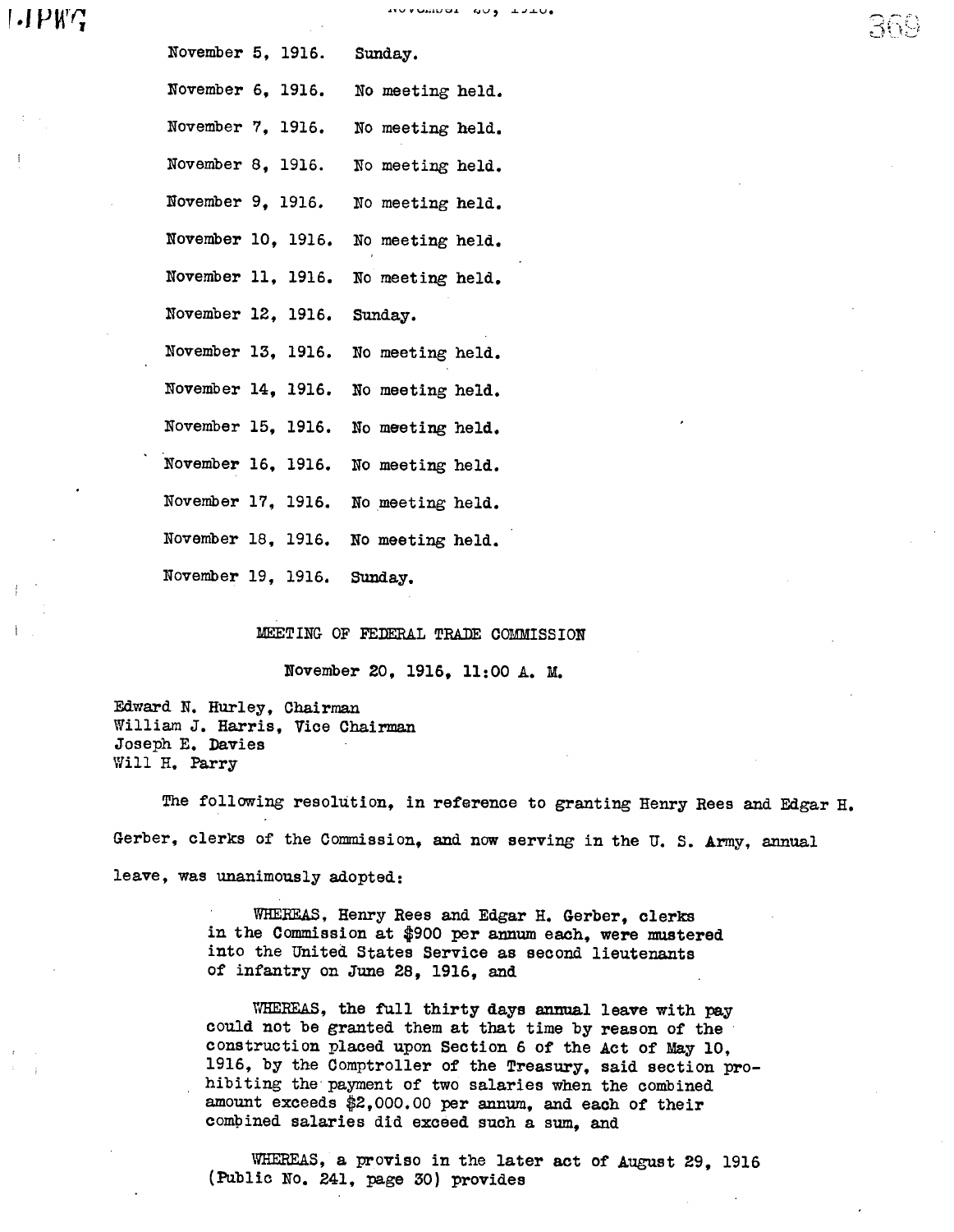. - -\_..\_-- ----"----- - " ... - -- - .\_ . - - ---

That no such retired officer. officer or enlisted man shall be denied or deprived of any of his p<br>as such, or of any other salary or compensati 1s such, or of any other salary or compens dered by reason of any decision or construction of said section six, and

WHEREAS, The Comptroller of the Treasury in construing the proviso above referred to has in a case similar to the cases of Rees and Gerber allowed payment for a full thirty days anual leave;

THEREFORE. BE IT RESOLVED: That Henry Rees and Edgar H. Gerber. clerks at \$900 per annum each, now on indefinite leave of absence without pay, be each granted the full annual leave with pay allowed by law -- thirty days -- from which will be deducted. respectively. 17 days, 6 hours, and 30 minutes, and 19 days, 4 hours, and 15 minutes, the amount of annual leave with pay which was respectively allowed them prior to their muster into the United States service June 28. 1916.

It was unanimously agreed that a committee, consisting of attorneys  $\mathcal{L}$  $\blacktriangleright$ and economists of the Commission, be appointed to prepare a plan for the proposed hearing on the news-print situation, the Secretary to select the members of such committee.

The following resolution, offered by Mr. Parry, in regard to the print-paper investigation, under Senate Resolution No. 269, was unanimously adopted:

WHEREAS, pursuant to Senate Resolution No. 269, directing the Federal Trade Commission to investigate the increases in the prices of various kinds of paper required for printing and binding, the Advisory Economic Board has, with the approval of the Commission, but without formal action being taken thereon, begun an investigation of the book paper industry, assigning examiners and special agents to study the work as fast as they can be released from the news-print investigation, and has also sent out to manufacturers and jobbers of print paper schedules calling for certain information of a general nature which will be of assistance in planning the investigation,

NOW, THREFORE, BE IT RESOLVED, that the action of the Advisory Economic Board in assigning men to this investiga-<br>tion and in sending out the schedules is hereby approved and said Board is further directed to prosecute the investigation called for under Senate Resolution NO. 269, or such parts thereof as may be practicable with the limted number of men available for that purpose. Said Board is directed to report to the Commission the plan and scope of the investigation as outlined by it, together wi th its recommendations in eference thereto.

<u>ว</u>?

 $\mathbf{I}$ 

I'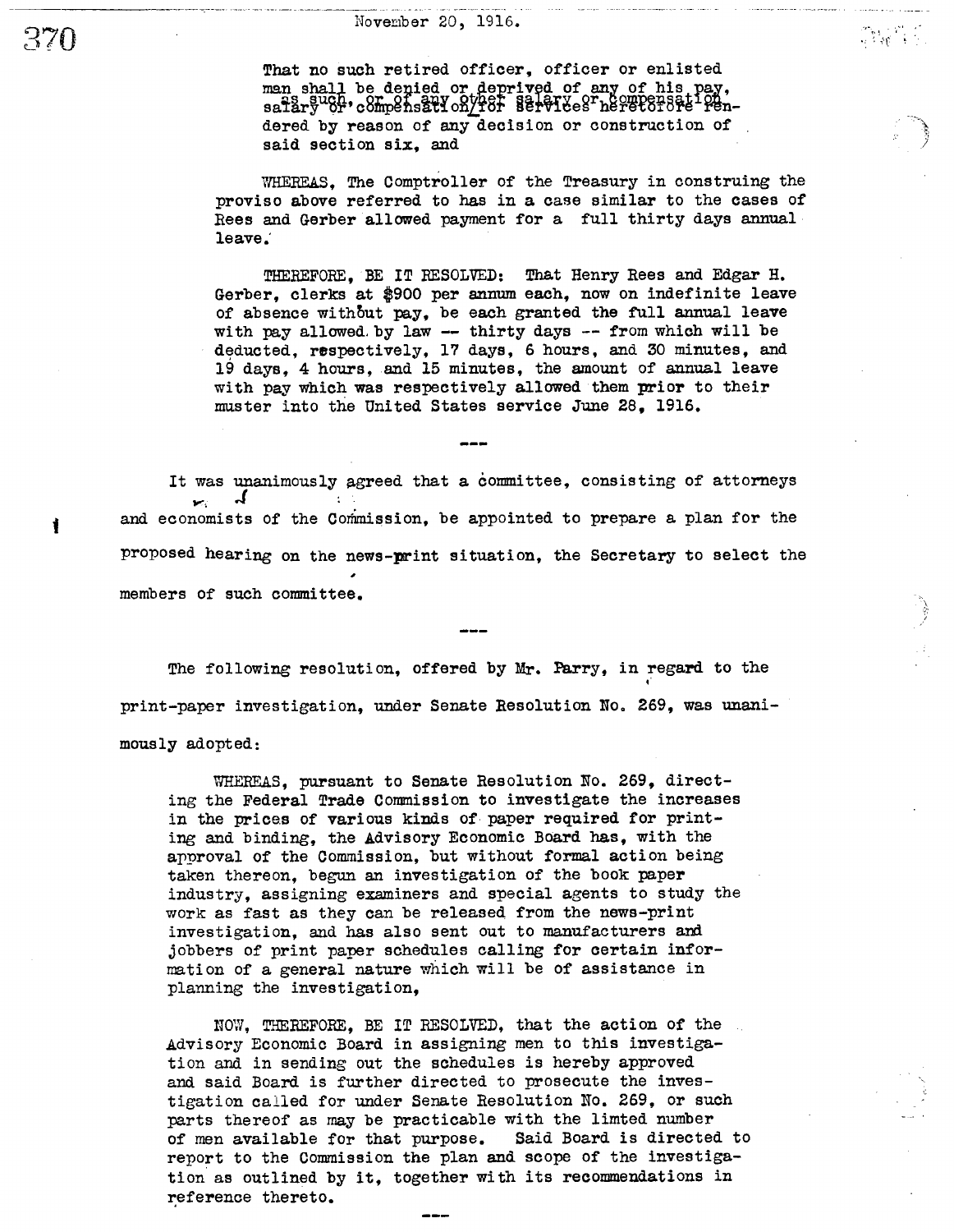Report of Mr. Davies, in re request for ruling by United Cigar Stores Company, file No. 2-20, adopted, and the papers transferred from the Docket Division to the Division of Mails and Files.

A motion by Mr. Harris, seconded by Mr. Pary, that consideration of the gasoline report be made a special order of business at 11 o'clock a. m., November 21st, was unanimously carried.

Thereupon, at the hour of 12:30 p. m., the Commission adjourned to meet Tuesday, November 21, 19l6, at lO:30 a. m.

Edumenture

Attest:

Secretary.

MEETING OF FEDERAL TRADE COMMISSION

November 2l, 19l6, 10:30 a. m.

Edward N. Hurley, Chairma William J. Harris, Vice Chairman Joseph E. Davies Will H. Parry

The members of the Advisory Economic Board, together with Messrs. Gordon, Wing, and Carroll, were called into the meeting, and a general conferenoe regarding the various points of difference concerning the gasoline report was indulged in. It was agreed that certain points of difference as to the correctness of certain tables respecting costs, be submitted by Messrs. Walker and Haney to accountants Belt and Hoover,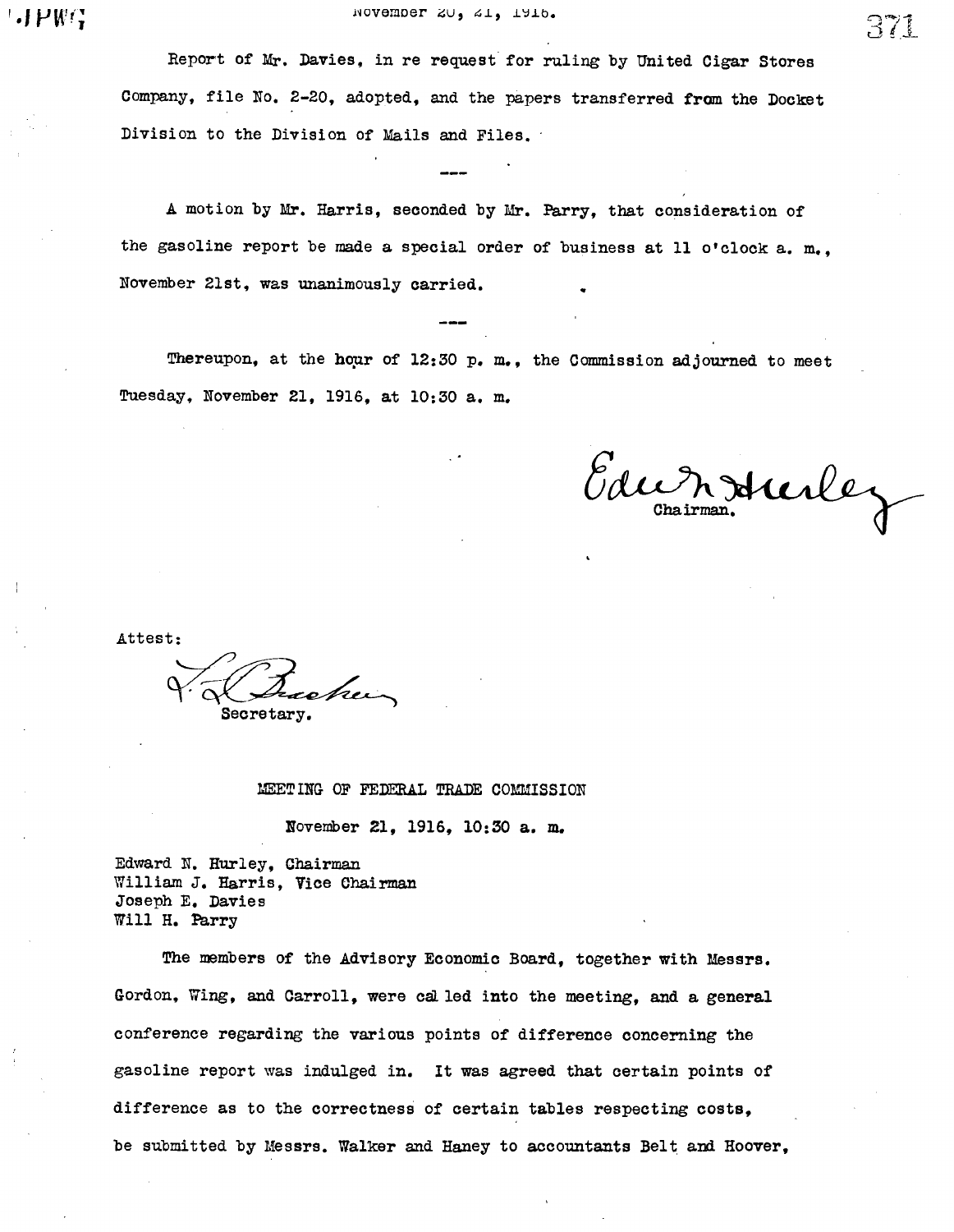for consideration, and that said Belt and Hoover report to the Commission regarding the said points of difference. After further consideration of the report, the Commission decided to omit from the report the chart indicating the cost of shares of stock, but to state in the text of the report the facts covered by said chart.

A recess was taken at 1:00 o'clock p. m.

Edward U. Hurley, Qhairm William J. Harris, Vice Chairman Joseph E. Davies Will H. Parry

The Commission reassembled at the hour of 3:00 p. m.

The Commission gave further consideration to the matter of holding hearings in regard to certain features of the news-print investigation. and a reolution offered by Mr. Farry, seconded by Mr. Harris, was unanimously adopted, as follows:

 $WHEREAS$ , A public hearing on the news-print situation with a view to ascertaining what, if any, artificial restraints are responsible for or have contributed to the present shortage in supply and increase in price of news print, at which those who are known or supposed to have information concerning the subject shall be examined under oath, is contemplated by the Commission;

NOW, THEREFORE, BE IT RESOLVED: That a special board, consisting of Assistant Counsel T. M. Gordon, John Walsh, and W. T. Chantland, and Economists Robertson and Merchant, is hereby appointed to prepare plans for such hearing and lists of witnesses to be subpoenaed, and to report such plans and recommendations in relation thereto as they may deem advisable, said report to be made to the Commission at a meeting to be held on November , 1916, at ll:OO o' clock a. m.

The law members of said special board shall consider and report to the Commission on the question as to whether witnesses testifying under oath at said proposed hearing will be given immunity from prosecution for violation of law by reason of giving testimony under oath.

C": ت<br>ب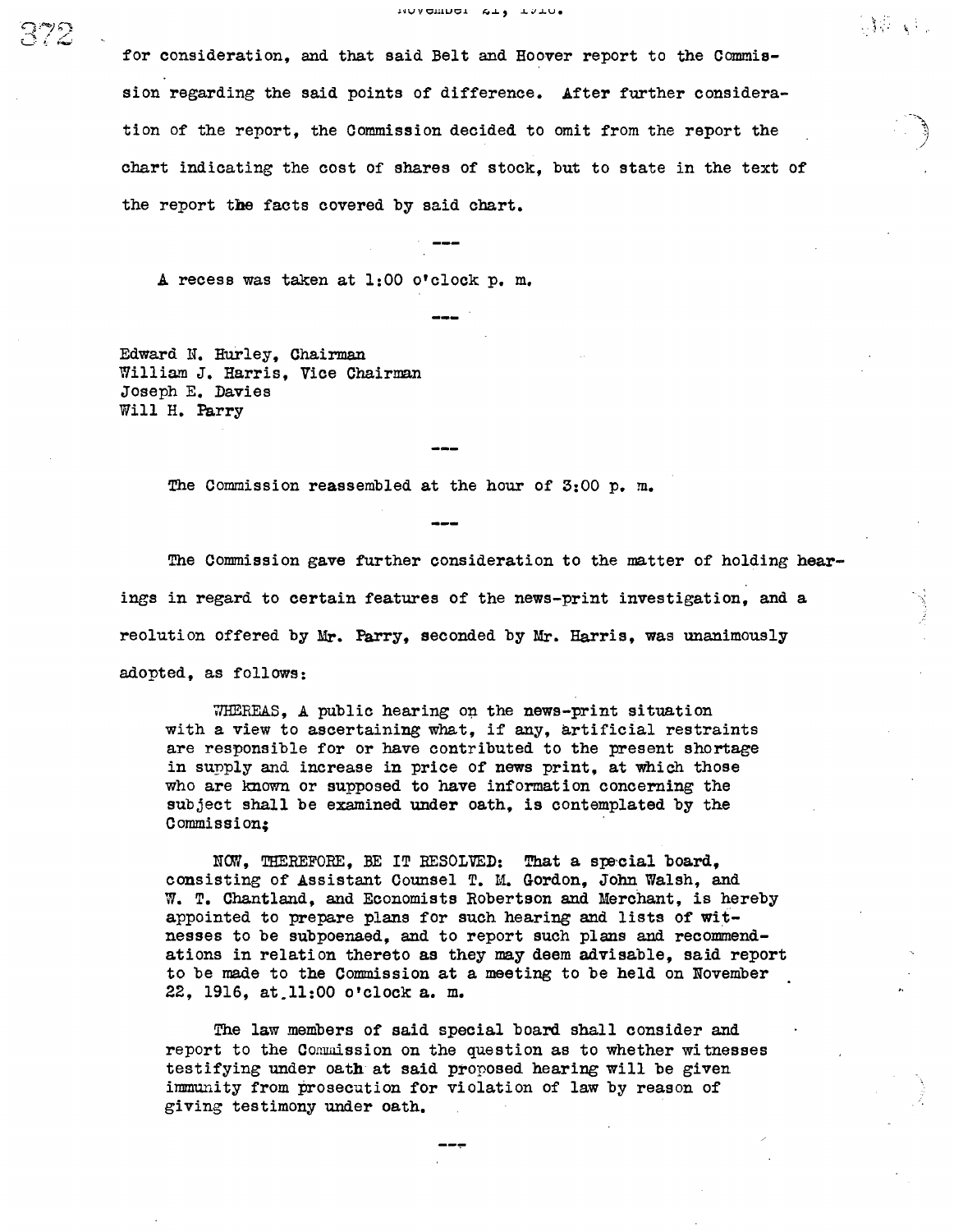Tawn Juney Chairman.

Attest:

Dacher

Secretary.

MEETING OF FEDERAL TRADE COMMISSION

November 22, 1916, 10:30 A. M.

Edward N. Hurley, Chairman William J. Harris, Vice Chairman Joseph E. Davies Will H. Parry

The Secretary again called attention to the matter of quarters for the Commission, and it was unanimously decided to postpone action until a definite proposition was received from Messrs. Davidson & Davidson.

The Commission then went into conference with Messrs. Frank P. Glass, L. B. Palmer, and A. G. MCIntyre, representatives of newspaper publishers, and the matter of a hearing wi th parties interested in the news-print paper investigation was considered, Messrs. Walsh, Gordon, Chantland, Robertson, and Merchant of the Commission being present during the discussion.

Mr. McIntyre made a long statement of the situation in reference to the manufacture of news-print paper from the manufacturer's standpoint. After considerable discussion it was decided to have Mr. McIntyre continue his statement before the members of the staff of the Commission above-mentioned,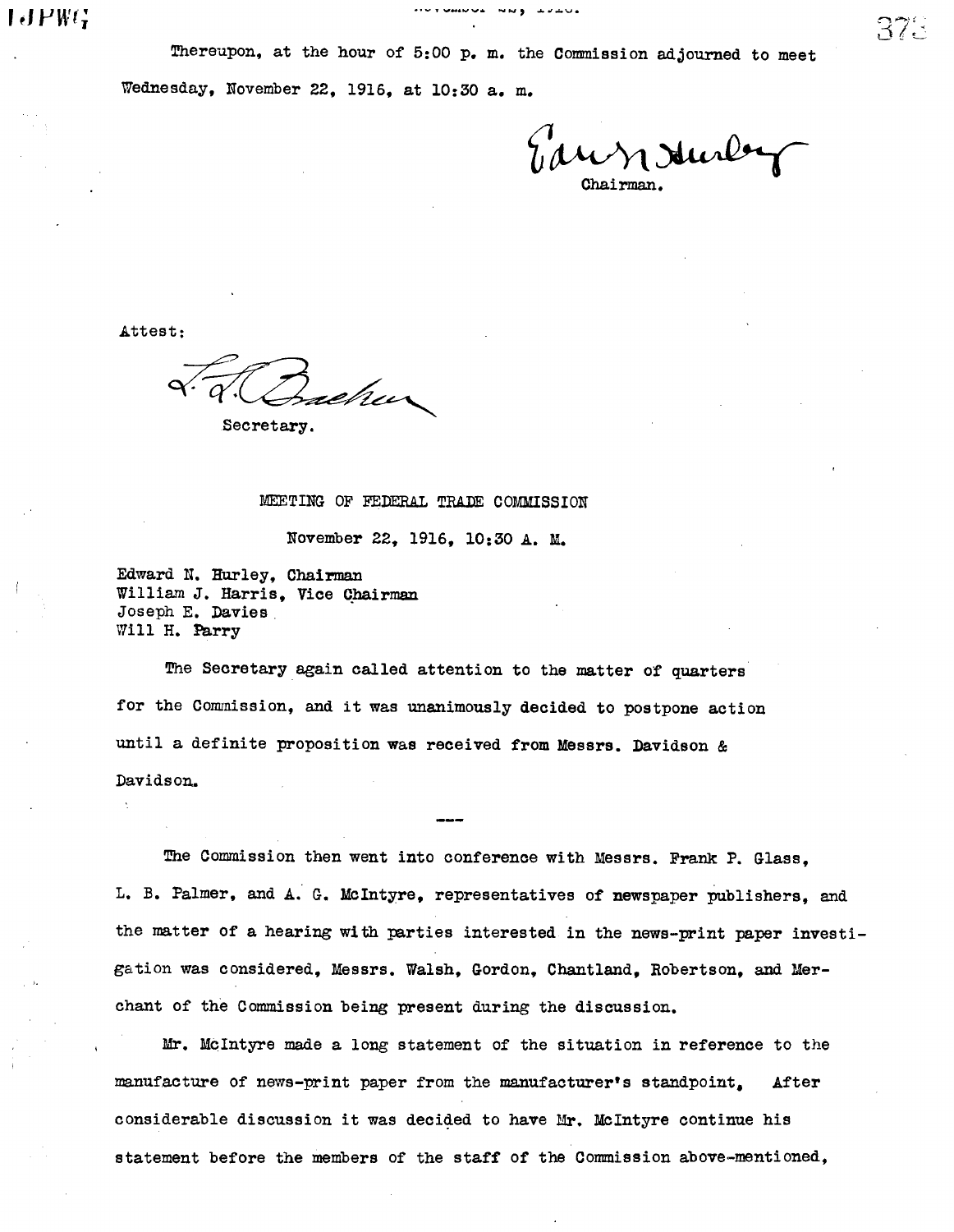# $C\left(1\right)$  November 22, 1916.

and the Commissioners retired to Mr. Parry's room, where a further discussion of the paper inquiry and proposed hearing was continued.

Mr. Hurley stated that he had discussed certain facts connected with our investigation into the news-print paper industry with the Attorney-Gneral. whereupon it was suggested by Mr. Davies that a letter be prepared, advising the Attorney General that we were conducting such investigation, and that upon its completion the Commission would furnish his Department with such information as would seem to contravene the laws coming wi thin the jurisdiction of his department.

Thereupon, at the hour of 1:00 p. m., the Commission adjoured to meet at 3:00 p. m.

Edward N. Hurley, Chairma William J. Harris. Vice Chairman Joseph E. Davies Will H. Pary

The Commission reassembled at the hour of 3:00 o'clock p. m.

Mr. Parry was authorized to subpoena Mr. R. B. Swayne to appear in Washington in the matter of the application of R. B. Swayne, Inc., for the issuance of a complaint against the Western Electric Co.

The Commission then entered upon a further discussion of the news-. print paper situation, and it was decided to send representatives of the Commission to New York to subpoena Mr. George Chahoon, and also to make inquiries in regard to certain reported facts.

Thereupon, at the hour of 4:45 p. m. the Commission adjourned to meet Thursday, November 23, 1916, at 10:30 a. m.

Secretary.

Attest:

Chairman.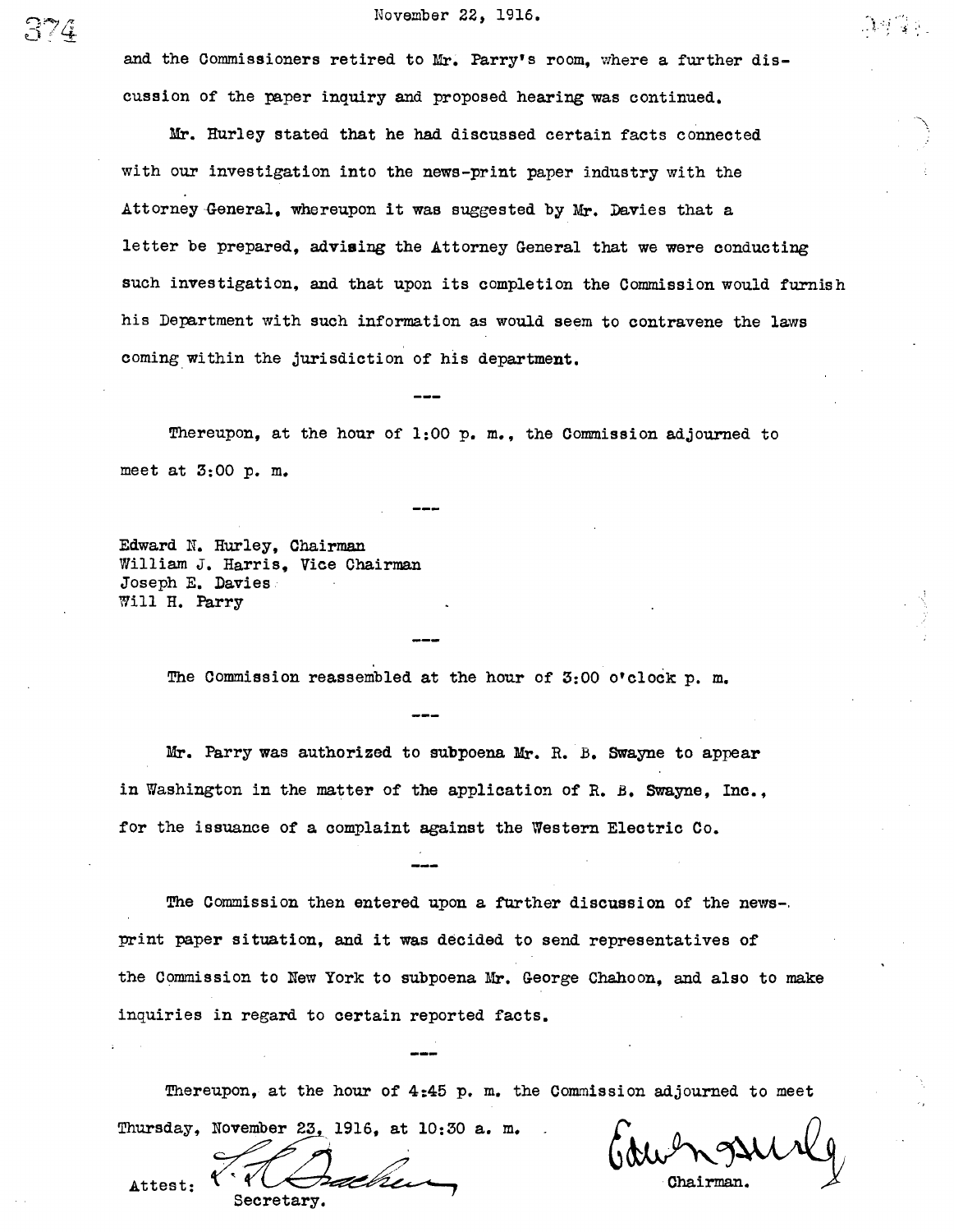November 23, 19l6, 10: 30 A. M.

Edward N. Hurley, Chairman William J. Harris. Vice Chairman Joseph E. Davies Will H. Parry

ORDERED, That John L. Simpson be relieved from reporting for duty until March 1. 1917.

The matter of quarters for the Commission was again considered, and a written proposition from Messrs. Davidson & Davidson, to erect a building at the corner of 15th and K Streets., N.W., presented, and after discussion it was decided to enter into negotiations wi th said firm for the construction of a building, provided satisfactory arrangements could be made with the Department of Commerce to allow the Comission to remain in its present quarters until the proposed building is construted.

The Commission as a whole thereupon conferred with Secretary Redfield in his office, who very generously agreed that the Commission remain in the Commerce Building until the proposed building is erected.

At 1:00 o' clock p. m. the Commission tOOk a recess until 3:00 p. m.

Edward N. Hurley, Chairma William J. Harris, Vice Chairman Joseph E. Davies Will H. Parry

, t'

ri 1')

The Commission reassembled at 3:00 o'clock p. m.

Mr. Davies was authorized to confer with Messrs. Arthur E. Wright. Harry Thalheimer, and W. C. Powers, while in New York, in regard to the news-print paper investigation.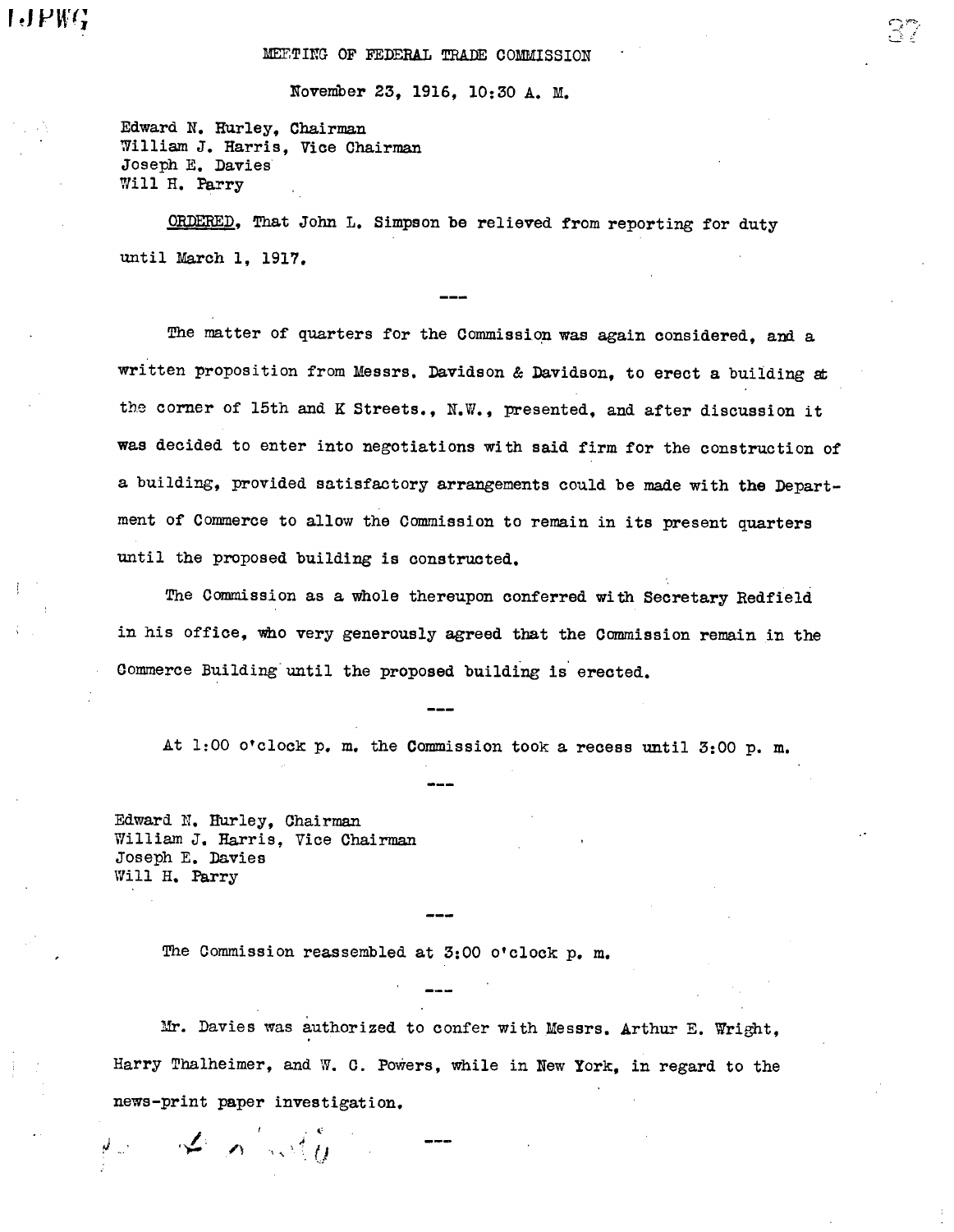# 376 November 2 3, 1916.

The committee heretofore appointed to prepare a plan for conducting the hearing in connection with the news-print paper investigation reported that they had considered the matter , but had not had time to reduce a plan to writing. It was decided, however, to hold such hearing on December 12. 1916.

On motion of Mr. Davies, seconded by Mr. Harris. Mr. Farry was directed to attend the fourth annual National Conference on Marketing and Farm Credits, in Chicago. December 4-9th. 1916.

On motion of Mr. Davies, seconded by Mr. Parry, Mr. Harris was authorized to go to Canada and investigate certain conditions connected with the news-print paper investigation.

Thereupon, at the hour of  $6:00$  p. m., the Commission adjourned to meet Friday, November 24, 1916, at 10:30 a. m.

au n sunlez

○遠望寺

Chairman.

Attest: ren Secretary.

November 24, 1916. No meeting held. November 25, 1916. No meeting held. November 26, 1916. Sunday.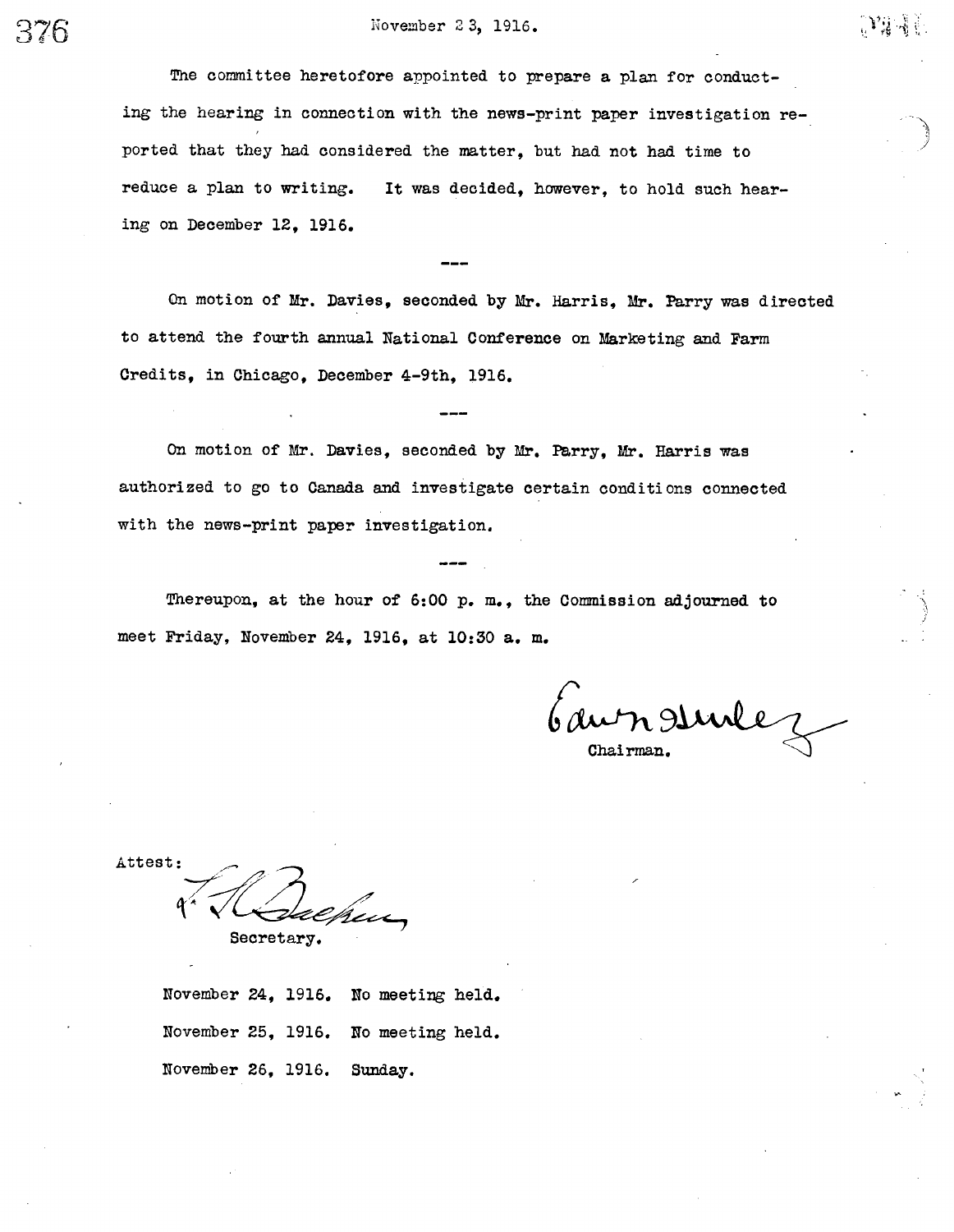Held at the Knickerbocker Hotel, New York City, November 27, 19l6, at 10 o' clock a. m.

William J. Harris, Vice Chairman Joseph E. Davies Will H. Parry

Mr. Parry was appointed to act as Secretary during this meeting and adjourned meetings thereof held in the City of New York.

Mr. Davies reported the results of certain conferences held by him. which led him to believe it to be desirable to make further investigation of the correspondence files of the International Paper Company, Incorporated. and of its officers; and also of the correspondence files of the News Print Manufacturers Association, and of its officers. He recommended that attorneys and examiners of the Commission be authorized and directed to make such an examination, and that in anticipation of refusal on the part of the officers of the International Paper Company, and the News Print Manufacturers Association that the Attorney General be asked to direct the United States District Attorney, in the City of New York, to cooperate with the Commission in procuring a writ of mandamus from the United States District Court enforcing the demands and orders of the Commission.

Mr. Parry reported a telephonic message transmitted to him by Mr. Walter Twombly from the Chairman of the Commission in Washington, to the effect that he desired action deferred until his arrival in New York on November 27, 1916. Thereupon it was ordered that action be deferred as requested by the Chairman, and that such preliminary tentative steps be taken as might be deemed advisable.

It was ordered that the Secretary of the Commission confer with the Attorney General, with a view to securing his cooperation in the event that it should be found necessary or desirable to secure a writ of mandamus commanding any corporation or association to comply with the order of the Commission, made in pusuace of Section 9 of the Trade Commission Act.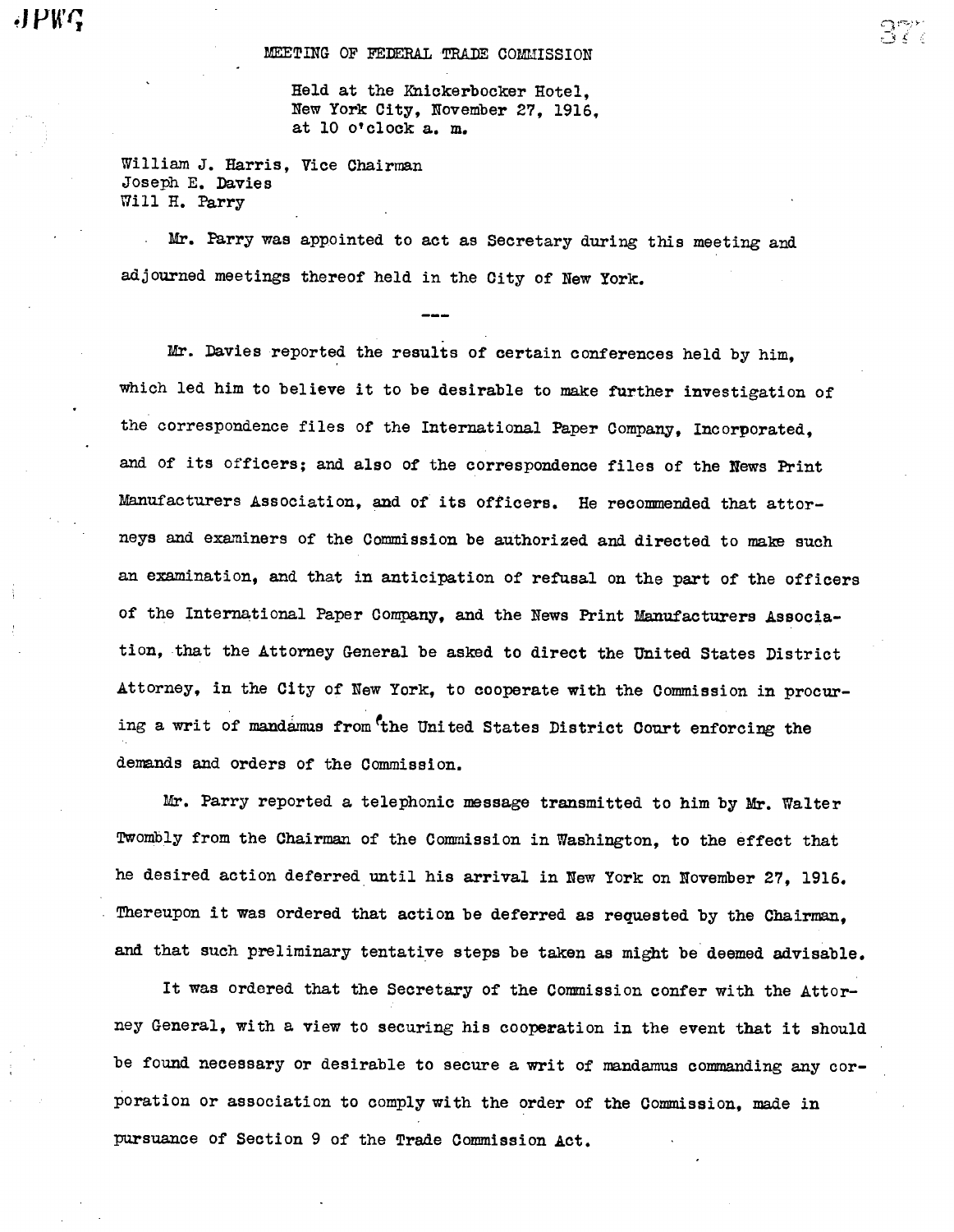November 27, 1916. November 28, 1916.

It was also ordered that Special Counsel T. M. Gordon be directed to report to the Commission in New York at once.

Thereupon, at the hour of 1:00 p. m., the Commission adjourned to meet Tuesday, November 28, 1916, at 10:00 a. m.

 $\sqrt{\mathcal{M}}$   $\mathcal{M}^{\mathcal{N}}$  Oheting Chairman.

플루 국 P.

Attest:

378

Acting Secretary.

MEETING OF FEDERAL TRADE COMMISSION

Held at the Knickerbocker Hotel, New York City, November 28, 1916, at 10 0' clock a. m.

Edward N. Hurley, Chairma William J. Harris, Vice Chairman Joseph E. Davies Will H. Parry

The following resolution was offered by Mr. Davies, seconded

by Mr. Harris, and unanimously adopted:

RESOLVED: In an investigation now being conducted by the Federal Trade Commission pusuant to Senate Resolution No. 177 , of the Sixty-fourth Congress, first session, adopted April 24th, 1916, in words as follows:-

"Resolved, That the Trade Commission is hereby requested to inquire into the increase of the price of print paper during the last year and ascertain whether or not the newspapers of the Uni ted States are being subjected to unfair practices in the sale of print paper. $-$ "

and pursuant to Senate Resolution No. 269 adopted September 7th,

19l6, as follows:-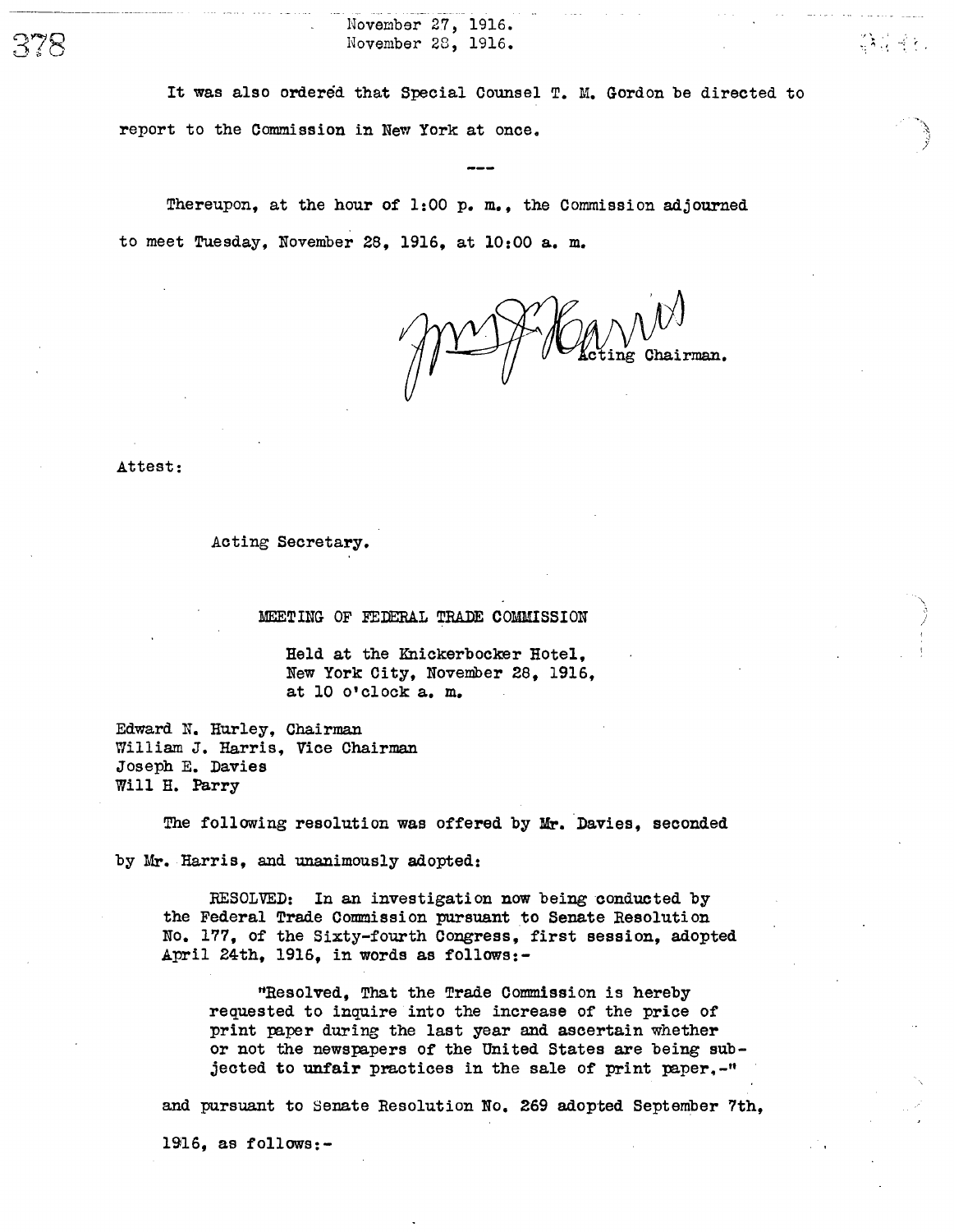eunus aug Luca

"Resolved. That the Federal Trade Commission be, and the same is hereby, directed to investigate the increase in the prices of the various kinds of paper required for printing and binding during the last year, and to ascertain and report, at as early a date as practicable, whether there have been any violations of the antitrust Acts by any corporation in connection with such advance in prices, with special reference to the prices demanded for paper necessary for the public printing and binding, and also whether or not the paper so used was manufactured in the Uni ted States or imported from the Dominion of Canada."  $-$ 

That pursuant to the provisions of Section Nine (9) of the Federal Trade Commission Act, T. M. Gordon, William T. Chantland, W. T. Kelley and W. C. Reeves. Attorneys of the Commission, are hereby designated as the duly authorized Agents of the Commission to examine and copy any and all documentary evidence of whatever character, wi thin the scope of said Resolution, of the News Print Manufacturers Association, the International Paper Co., Inc., and of any of their officers, agents or employees.

Resolution adopted by the Federal Trade Commission at a session held in New York, November 28, 19l6.

Mr. Parry was authorized and directed to sign and attest resolutions as Acting Secretary, and to sign such notices or other ,papers as counsel for the Commission might find necessary to carry the purposes of the Resolution into effect.

At l o'clock p. m. a recess was taken until 5 o'clock p. m.

William J. Harris, Vice Chairman Joseph E. Davies Will H. Parry

The Commission reassembled at the hour of 5 o'clock p. m.

Counsel for the Commission reported, by telephone, that the President of the International Paper Co., Inc., was not inclined to permit them to examine certain confidential files of correspondence in his office, and had requested that the examination be postponed until the following morning, and that he be permitted meanwhile to remove from the files such letters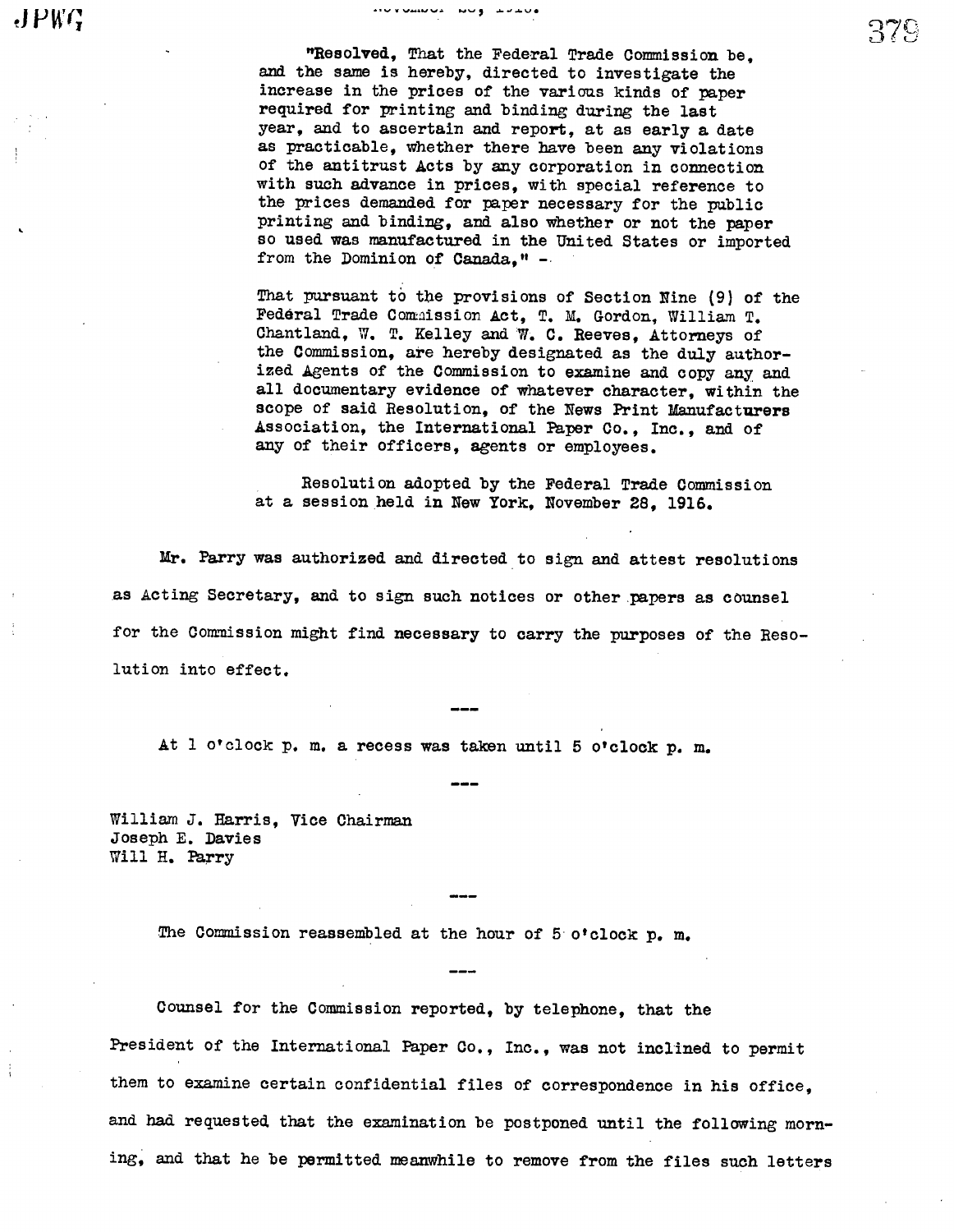Hovember 25, 1916. November 29, 1916.

as he might consider as confidential and not bearing on the subject of the investigation. After discussion of this request by the Commission, counsel for the Commission were instructed not to accede to Mr. Philip T. Dodge's demand, whereupon counsel for the Commission arranged with Mr. Dodge that the correspondence files should be securely sealed and left in the office of the International Paper Co. until the following morning, and that the examination should then proceed, which action was reported to the Commission by telephone, and approved.

Thereupon, at the hour of  $6:00$  p. m., the Commission adjourned to meet Wednesday, November 29, 1916, at 10:00 a. m.

Caron Juily

 $r_{\rm 1.11}$ Y' i

Attest:

 $S^{\mathbb{Q}}$ 

Acting Secretary.

MEETING OF FEDERAL TRADE COMMISSION

Held at the Knickerbocker Hotel, New York City, November 29, 1916, at 10 o' clock a. m.

Joseph E. Davies Will H. Parry

Counsel for the Commission reported that the examination of correspondence files in the offices of the International Paper Co., Inc., was proceeding wi thout objection on the part of the officers of that company.

There being no quorum. the Commission adjourned.

Attest: ActingSecretary. The commissioner.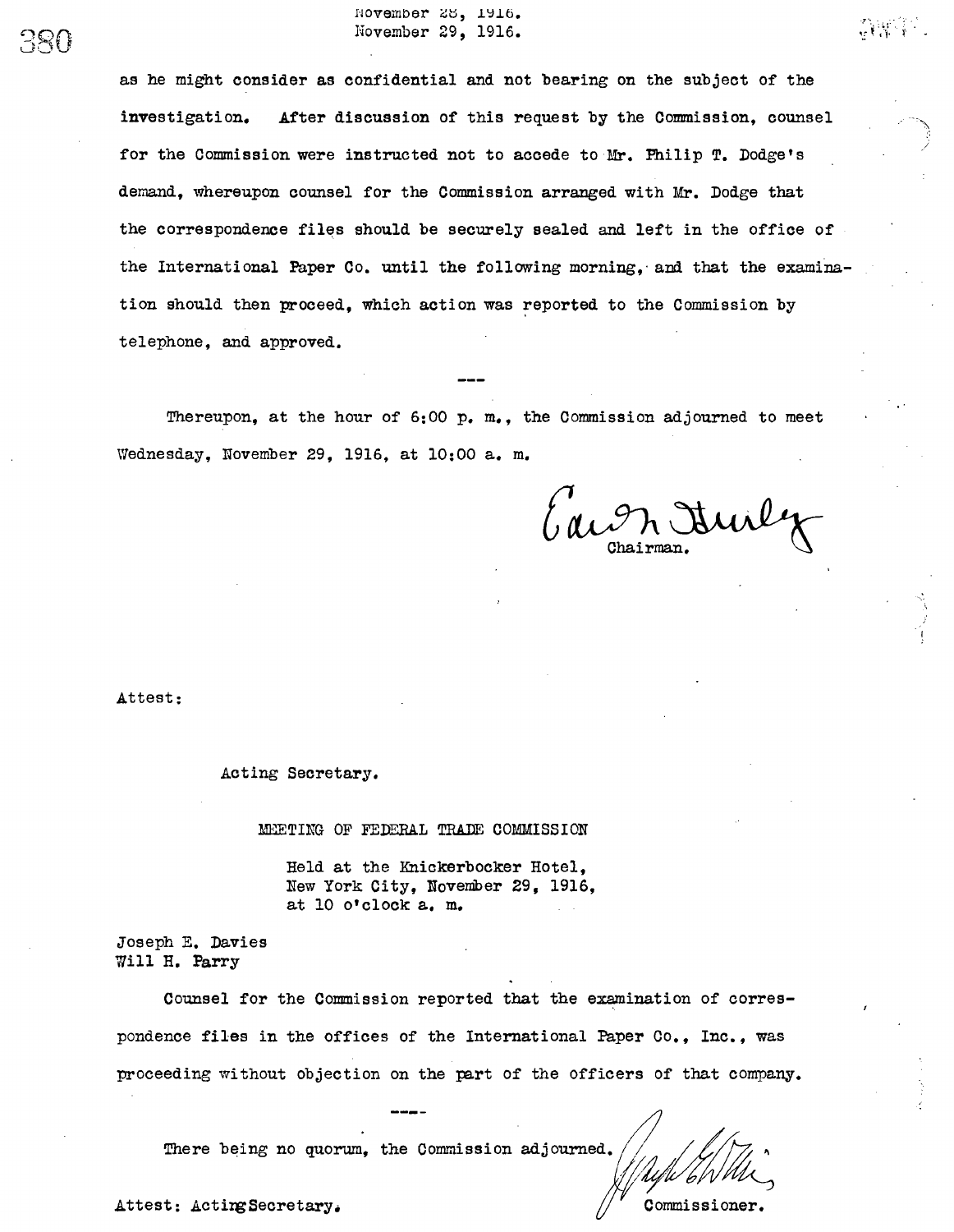JPWG

December 2, 1916.

 $\infty$ 

November 30, 19l6. No meeting held.

December 1, 19l5. No meeting held.

MEETING OF FEDERAL TRADE COMMISSION

December 2, 1916, 10:30 a. m.

William J. Harris, Acting Chairman Joseph E. Davies Will H. Parry

The matter of the hearing in re the news-print paper investigation. set for December 12, 1915, was called up, and after discussion it was agreed that the committee heretofore appointed be directed to prepare a specific plan for such hearing, and present the same to the Commission on December 4th.

A request from Mr. S. O. Swayne, General Counsel for the Standard Oil of New Jersey, for a hearing before the Commission on the question of permitting inspection of certain records of said company, was presented, and the Secretary directed to advise Mr. Swayne that his request to appear before the Commission had been granted, and that he would be heard at  $10:30$  a.m., December 4th.

The report and plan of the Advisory Economic Board, in regard to investigation of anthracite coal prices, in response to Senate Resolution No. 2l7, was presented, discussed, and upon motion by Mr. Harris, seconded by Mr. Parry, adopted, with the addition that the anthracite coal investigation be given precedence over the bituminous coal investigation.

The resignations of Messrs. D. A. Morrow, and W. H. England, were presented, and accepted.

ORDERED, that Homer F. Phillips, and Simon Schwartz, be employed as clerks, Class 1, at \$1200 each per anum.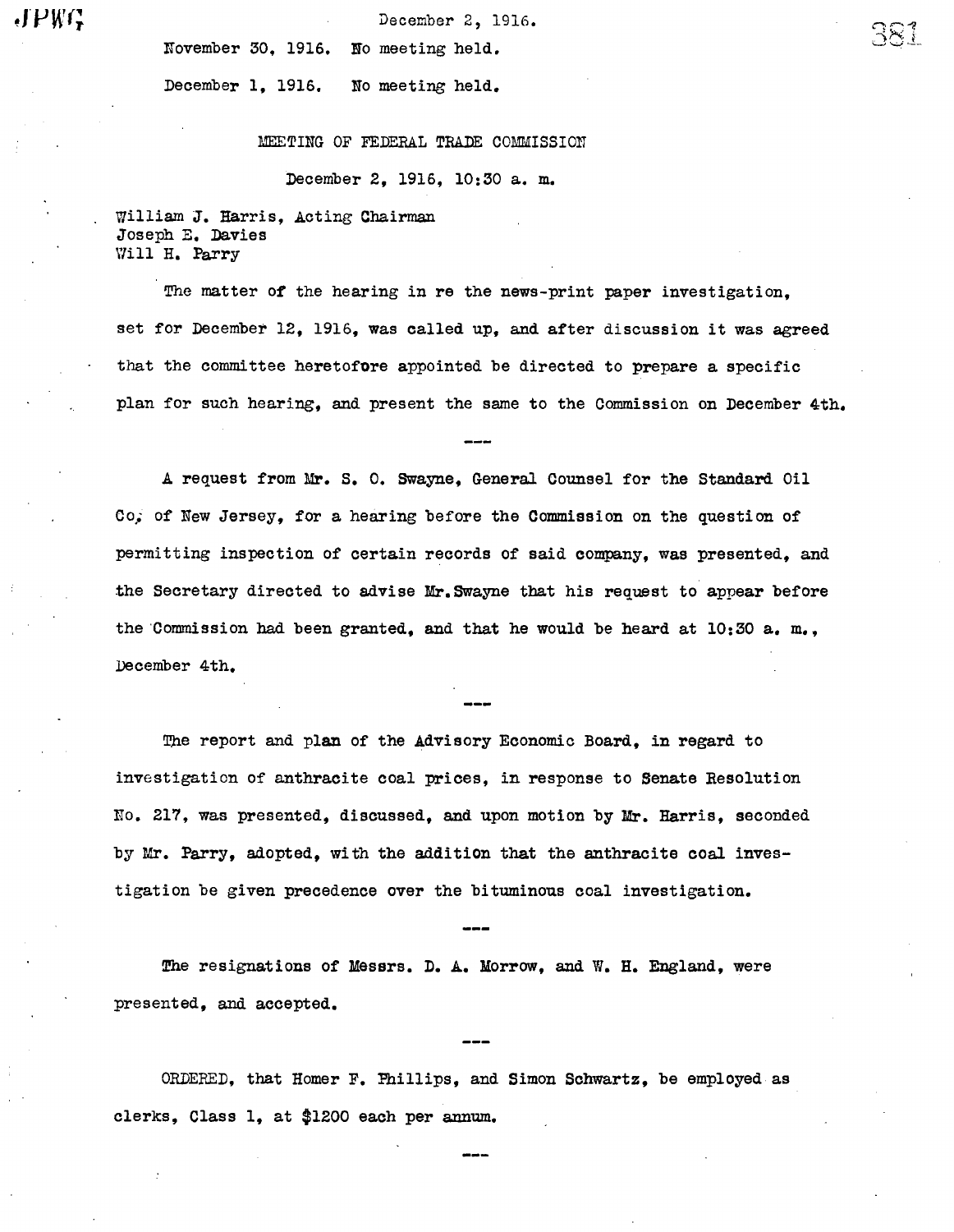女優です。

The matter of granting leave to Mr. L. F. Caswell, head of the Stenographic Division, was considered, and upon motion of Mr. Davies it was unanimously agreed

that Mr. Caswell be granted leave of absence for four months, without pay.

ORDERD, that F. X. Patterson be transferred from the statutory roll to the lump-sum roll, with the title of Special Agent, at a salary of \$2,000 per annum. and that Mr. Patterson become the Chief of the Stenographic Division in the place of Mr. Caswell.

It was unanimously agreed that Mr. Timothy T. Ansberry, attorney for the News-Print Maufacturers' Association, be advised by letter of the time and scope of the Commission's hearing in connection with the news-print paper inves tigati on.

The following resolution, concerning the news-print paper hearing, was offered by Mr. Parry, and unanimously adopted:

RESOLVED. (1) That the hearing in re news-print, on December 12th, is for the pupose of receiving the voluntary statements of publishers, news-print manufacturers and others who may desire to appear; but the Commission reserves its right to place any witness under oath and to make such inquiries as may be deemed advisable. '

, (2) Tht the Advisory Economic Board be instructed to prepare a statement as to facts and conclusions so far arrived at in the investigation as may be deemed advisable to disclose for discussion at said hearing, and to report such statement to the Commission.

 $(3)$  That special agents be forthwith assigned to examine the correspondence of such maufacturers, officers of Associations, or others, and that a special examiner be assigned to investigate the stock-market activities of the International Paper Company.

 $(4)$  That the special board heretofore created to make recommendations concerning the news-print investigation be continued, with full power to put into effect the provisions of paragraph 3 of this resolution. Said special board is also directed to make plans for the hearing on December 12th, and to report the same to the Commission.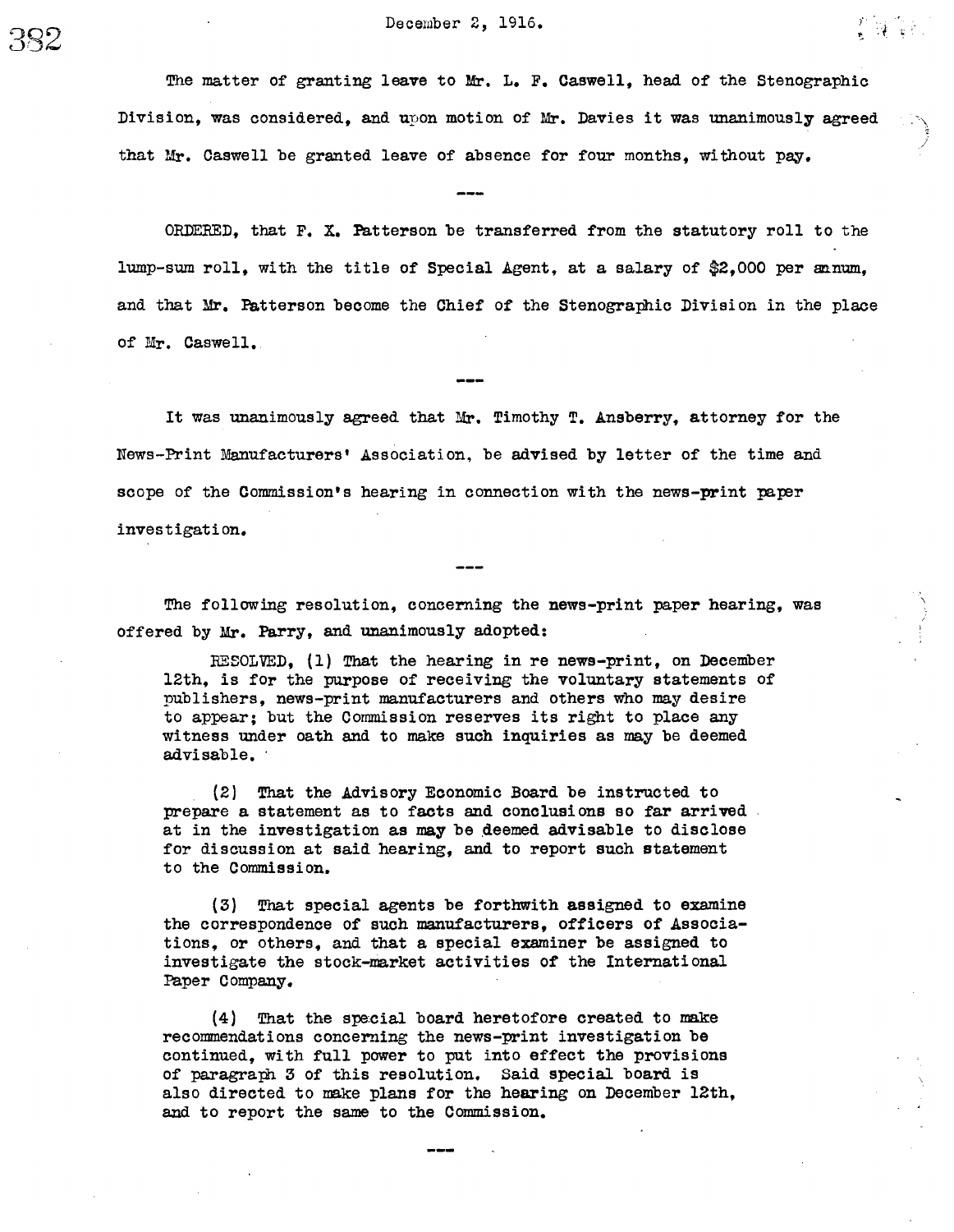$\rho$ ,  $\rho$   $\mu$   $\alpha$  . The problem  $\alpha$ ,  $\beta$  .  $\beta$  . The problem  $\beta$ ,  $\beta$  .  $\beta$  . The problem  $\beta$ ,  $\beta$  . The problem  $\beta$ ,  $\beta$  . The problem  $\beta$ ,  $\beta$  . The problem  $\beta$  ,  $\beta$  . The problem  $\beta$  ,  $\beta$  . The pro

The report of the Advisory Economic Board, regarding cooperation with the Interstate Commerce Commission respecting prices of water-borne anthracite coal shipped to New England in 19l3, was adopted.

Thereupon, at the hour of  $1:00$  p. m., the Commission adjourned to meet Monday, December 4, 19l6, at 10:30 a. m.

 $\sqrt{11}$ Acting Chairman

Attest:

Secretary.

December 3, 1916. Sunday. December 4, 19l6. No meeting held.

MEETING OF FEDERAL TRADE COMMISSION

December 5, 19l6, 10:30 A. M.

Edward N. Hurley, Chairman Joseph E. Davies Will H. Parry

The matter of the Commission's action in deciding as to whether or not the anthracite coal investigation should be given precedence over the bituminous coal investigation was called up and discussed.

Mr. Hurley suggested that it was important to consider the matter of a cost system for the bi tuminous coal operators before entering upon a general investigation in response to H. R. No. 352. It was finally concluded to hold the matter in abeyance until the Commissioners had an opportunity to confer with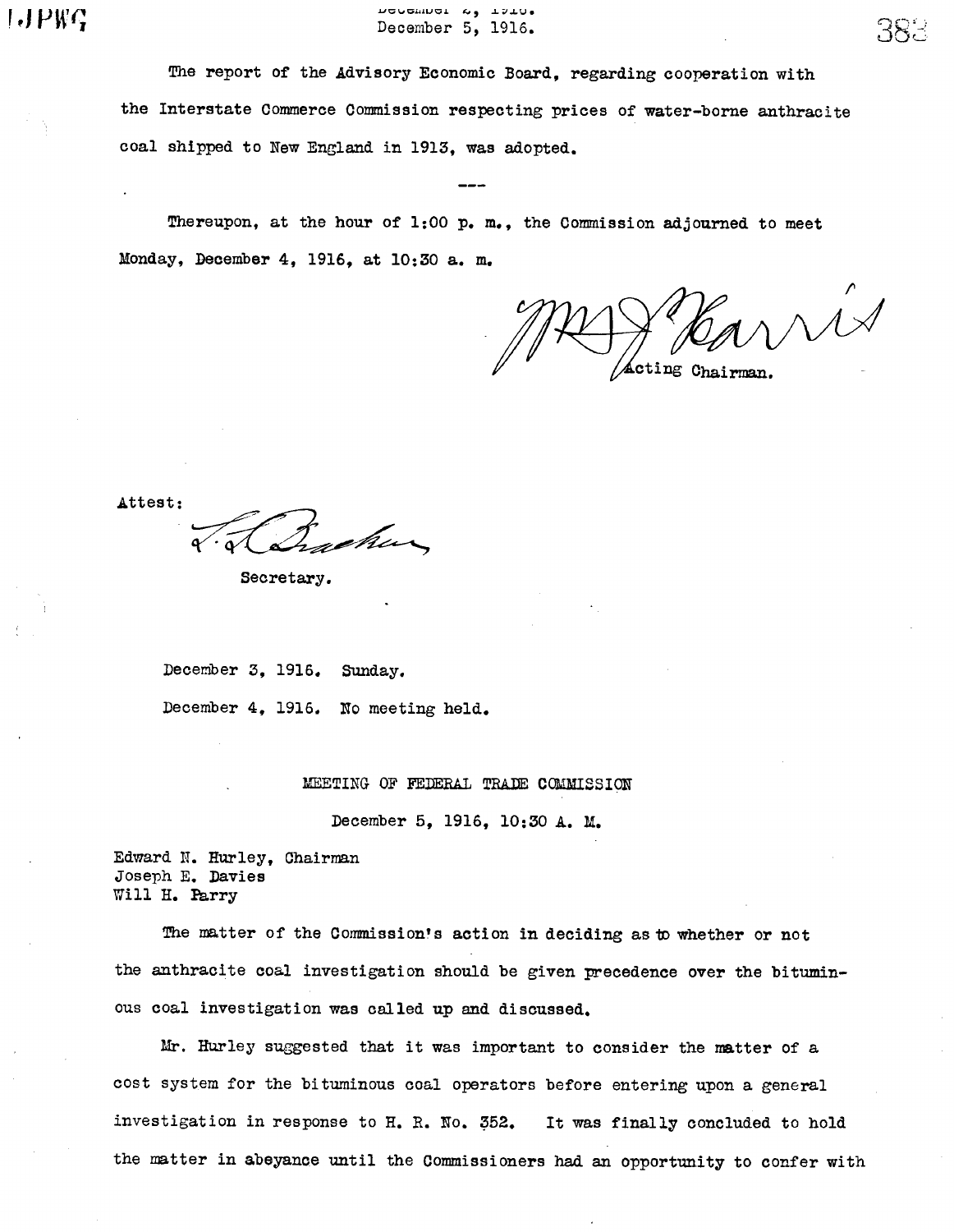the Advisory Board, and Messrs. Wing and Gardiner.

Mr. Davies called attention to the fact that certain accounting systems had been approved by the Chairman without being presented to the Commission for action, and after discussion the following order, at the suggestion of the Chairman, was unanimously adopted:

ORDERED, That hereafter no form of accounting presented to the Commission for approval shall be passed upon by any individual Commissioner; but in the event a system of accounting is presented to the Commission for approval, it shall be presented to the Commission in regular session, together with report and recommendations from the Commission's accounting experts, and the same considered in the regular way by the Commission.

It was further ordered that the Accounting Division make a full report to the Commission regarding all the systems of accounting that have been heretofore approved by Mr. Hurley.

Thereupon, at the hour of 1:00 p. m., the Commission adjourned to meet Wednesday, December 6, 1916, at 10:30 a. m.

 $\Omega$  .  $\mathcal{V} \ll$ 

Attest: heim

Secretary.

 $BQ$